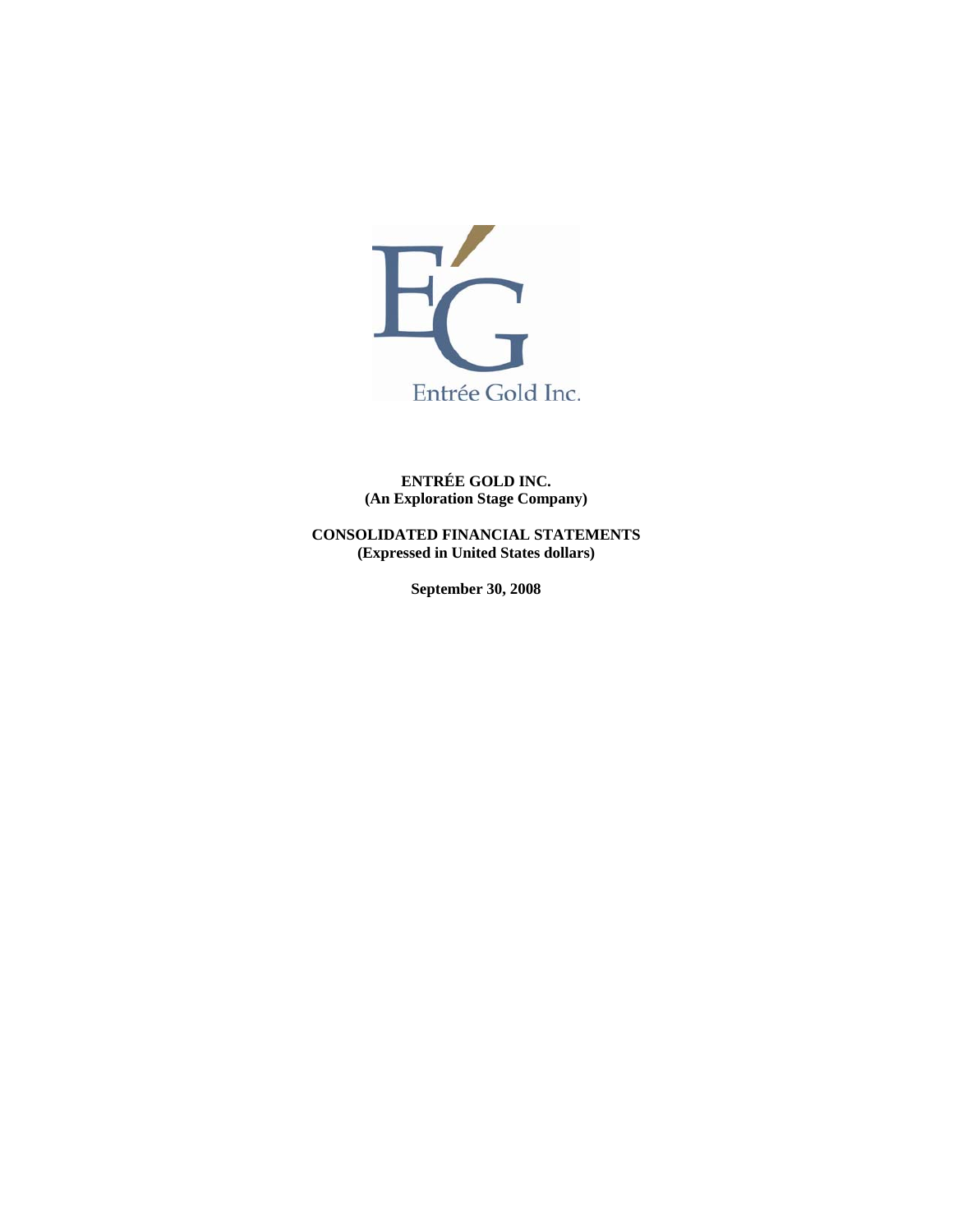(An Exploration Stage Company) CONSOLIDATED BALANCE SHEETS (Expressed in United States dollars)

|                                                                                                                                         | September 30,<br>2008<br>(Unaudited) | December 31,<br>2007             |                                          |
|-----------------------------------------------------------------------------------------------------------------------------------------|--------------------------------------|----------------------------------|------------------------------------------|
| <b>ASSETS</b>                                                                                                                           |                                      |                                  |                                          |
| <b>Current</b><br>Cash and cash equivalents<br>Receivables<br>Prepaid expenses                                                          | \$                                   | 57,776,665<br>561,615<br>254,306 | \$<br>67, 106, 113<br>615,826<br>475,074 |
| Total current assets                                                                                                                    |                                      | 58,592,586                       | 68,197,013                               |
| Investments (Note 4)                                                                                                                    |                                      | 1,536,172                        | 3,032,751                                |
| Equipment (Note 5)                                                                                                                      |                                      | 719,283                          | 841,819                                  |
| <b>Total assets</b>                                                                                                                     | \$                                   | 60,848,041                       | \$<br>72,071,583                         |
| <b>LIABILITIES AND STOCKHOLDERS' EQUITY</b>                                                                                             |                                      |                                  |                                          |
| <b>Current</b><br>Accounts payable and accrued liabilities                                                                              | \$                                   | 1,137,453                        | \$<br>603,623                            |
| <b>Loan Payable to Ivanhoe Mines Limited (Note 7)</b>                                                                                   |                                      | 320,648                          |                                          |
| <b>Commitments</b> (Note 13)                                                                                                            |                                      |                                  |                                          |
| <b>Stockholders' equity</b>                                                                                                             |                                      |                                  |                                          |
| Common stock, no par value, unlimited number authorized, (Note 8)<br>94,560,898 (December 31, 2007 - 93,572,841) issued and outstanding |                                      | 112,005,732                      | 110,492,309                              |
| Additional paid-in capital<br>Accumulated other comprehensive income:                                                                   |                                      | 13,727,896                       | 10,691,873                               |
| Foreign currency cumulative translation adjustment                                                                                      |                                      | 480,352                          | 5,072,288                                |
| Accumulated deficit during the exploration stage                                                                                        |                                      | (66, 824, 040)                   | (54, 788, 510)                           |
| Total stockholders' equity                                                                                                              |                                      | 59,389,940                       | 71,467,960                               |
| Total liabilities and stockholders' equity                                                                                              | \$                                   | 60,848,041                       | \$<br>72,071,583                         |

# **Nature of operations** (Note 2)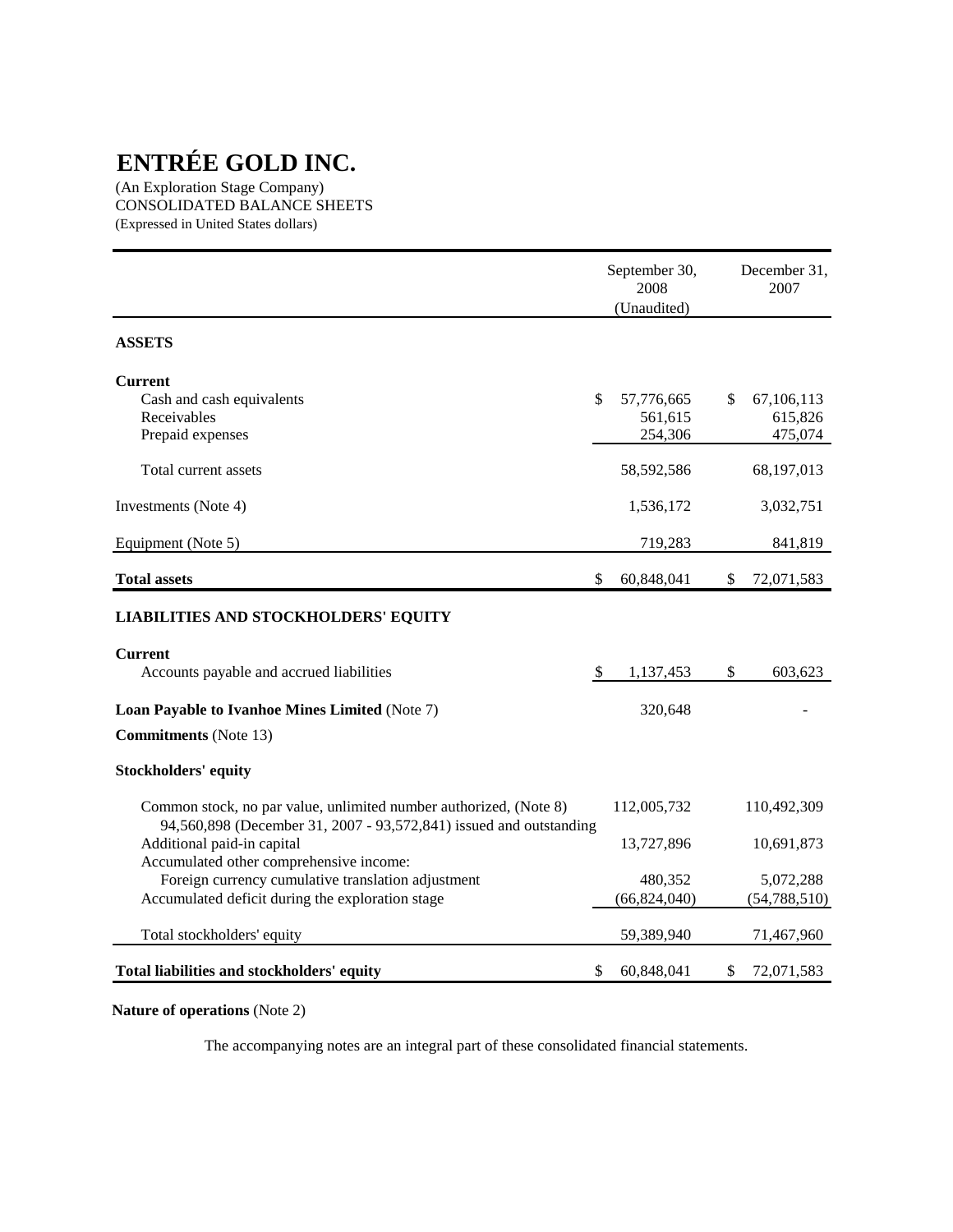(An Exploration Stage Company) CONSOLIDATED STATEMENTS OF OPERATIONS AND COMPREHENSIVE LOSS

(Unaudited)

(Expressed in United States dollars)

|                                                  | Ended             | Three Months Three Months Nine Months<br>Ended | Ended<br>September 30, September 30, September 30,        | Nine Months<br>Ended<br>September 30, | Inception<br>$(July 19, 1995) -$<br>September 30,                        |
|--------------------------------------------------|-------------------|------------------------------------------------|-----------------------------------------------------------|---------------------------------------|--------------------------------------------------------------------------|
|                                                  | 2008              | 2007                                           | 2008                                                      | 2007                                  | 2008                                                                     |
| <b>EXPENSES</b>                                  |                   |                                                |                                                           |                                       |                                                                          |
| Audit and accounting                             | \$<br>22,015      | $\mathcal{S}$<br>8,702                         | 106,066<br>$\mathcal{S}$                                  | $\sqrt$<br>27,321                     | S.<br>487,348                                                            |
| Consulting fees (Note 8)                         | 3,772             | 27,369                                         | 188,183                                                   | 524,598                               | 2,467,775                                                                |
| Depreciation (Note 5)                            | 11,241            | 54,657                                         | 114,616                                                   | 157,349                               | 688,875                                                                  |
| Write-down of equipment (Note 5)                 | 51,145            |                                                | 123,816                                                   |                                       | 123,816                                                                  |
| Escrow shares compensation                       |                   |                                                |                                                           |                                       | 1,790,959                                                                |
| Foreign exchange (gain) loss                     | (11,960)          | 39,672                                         | (2,082)                                                   | 34,840                                | 163,879                                                                  |
| Legal (Note 8)                                   | 201,308           | 49,425                                         | 397,182                                                   | 188,073                               | 1,815,013                                                                |
| Loss on settlement of debt                       | ÷                 | $\frac{1}{2}$                                  | $\blacksquare$                                            | $\blacksquare$                        | 5,252                                                                    |
| Management fees (Notes 8 and 9)                  | 1,144,946         | 11,865                                         | 2,657,473                                                 | 943,133                               | 6,529,055                                                                |
| Mineral property interests<br>(Notes 6 and 8)    | 2,889,592         | 2,120,233                                      | 6,004,770                                                 | 5,413,978                             | 40,627,623                                                               |
| Office and administration (Note 8)               | 612,579           | 350,121                                        | 1,533,585                                                 | 1,378,059                             | 7,327,618                                                                |
| Regulatory and transfer agent fees               | 46,834            | (37, 532)                                      | 126,906                                                   | 79,147                                | 811,568                                                                  |
| Shareholder communications and                   |                   |                                                |                                                           |                                       |                                                                          |
| investor relations (Note 8)                      | 198,575           | 186,386                                        | 562,779                                                   | 572,181                               | 4,096,580                                                                |
| Travel                                           | 69,658            | 82,999                                         | 218,717                                                   | 287,879                               | 1,161,768                                                                |
| <b>Loss from operations</b>                      | (5,239,705)       | (2,893,897)                                    | (12,032,011)                                              | (9,606,558)                           | (68,097,129)                                                             |
| Interest income                                  | 443,438           | 318,226                                        | 1,656,630                                                 | 596,083                               | 3,931,609                                                                |
| Loss from equity investee (Note 4)               | (325,989)         |                                                | (325,989)                                                 |                                       | (325,989)                                                                |
| Fair value adjustment of asset                   |                   |                                                |                                                           |                                       |                                                                          |
| backed commercial paper                          |                   |                                                |                                                           |                                       |                                                                          |
| (Note 4)                                         | (844, 537)        | (573, 263)                                     | (1,334,160)                                               | (573, 263)                            | (2, 332, 531)                                                            |
| <b>Net loss</b>                                  | \$ (5,966,793)    |                                                |                                                           |                                       | $$(3,148,934) \$(12,035,530) \$(9,583,738) \$(66,824,040)$               |
| Comprehensive loss:                              |                   |                                                |                                                           |                                       |                                                                          |
| Net loss                                         |                   |                                                | $$(5,966,793) \$(3,148,934) \$(12,035,530) \$(9,583,738)$ |                                       | \$(66,824,040)                                                           |
| Foreign currency translation adjustment          | (2,502,136)       | 2,080,246                                      | (4,591,936)                                               | 3,324,399                             | 480,352                                                                  |
|                                                  |                   |                                                |                                                           |                                       |                                                                          |
| <b>Comprehensive loss</b>                        |                   |                                                |                                                           |                                       | $$(8,468,929) \$(1,068,688) \$(16,627,466) \$(6,259,339) \$(66,343,688)$ |
| Basic and diluted loss per share                 | \$<br>$(0.06)$ \$ | $(0.04)$ \$                                    | $(0.13)$ \$                                               | (0.13)                                |                                                                          |
| Weighted average number of shares<br>outstanding | 94,296,184        | 78,463,001                                     | 94,053,235                                                | 73,526,676                            |                                                                          |
|                                                  |                   |                                                |                                                           |                                       |                                                                          |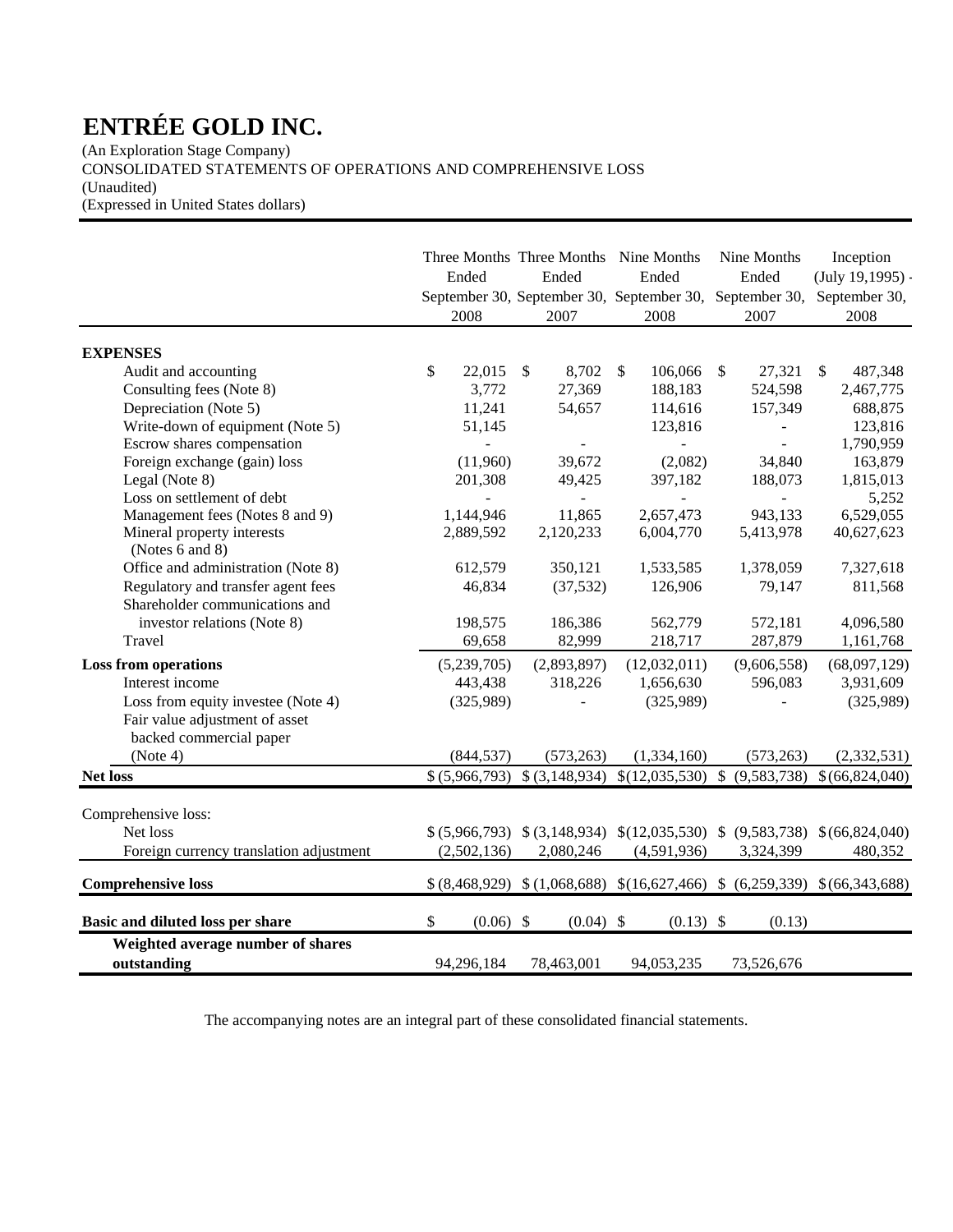(An Exploration Stage Company) CONSOLIDATED STATEMENT OF STOCKHOLDERS' EQUITY (Unaudited) (Expressed in United States dollars)

|                                         | Number of<br><b>Shares</b> | Common<br>Stock | Additional<br>Paid-in<br>Capital | Accumulated<br>Other<br>Comprehensive<br>Income | Accumulated<br>Deficit<br>During the<br>Exploration<br>Stage | Total<br>Stockholders'<br>Equity |
|-----------------------------------------|----------------------------|-----------------|----------------------------------|-------------------------------------------------|--------------------------------------------------------------|----------------------------------|
| Balance, December 31, 2006              | 70,858,093                 | \$47,294,292    | \$9,281,914                      | \$1,532,753                                     | \$(42,955,094)                                               | \$15,153,865                     |
| Shares issued:                          |                            |                 |                                  |                                                 |                                                              |                                  |
| Private placement                       | 14,428,640                 | 43,826,994      |                                  |                                                 |                                                              | 43,826,994                       |
| Mineral property interests (Note 6)     | 15,000                     | 33,976          |                                  |                                                 |                                                              | 33,976                           |
| Exercise of warrants                    | 7,542,408                  | 20,392,043      |                                  |                                                 |                                                              | 20,392,043                       |
| Exercise of stock options               | 728,700                    | 926,364         | (322, 880)                       |                                                 |                                                              | 603,484                          |
| Share issue costs                       |                            | (1,981,360)     |                                  |                                                 |                                                              | (1,981,360)                      |
| Stock-based compensation                |                            |                 | 1,732,839                        |                                                 |                                                              | 1,732,839                        |
| Foreign currency translation adjustment |                            |                 |                                  | 3,539,535                                       |                                                              | 3,539,535                        |
| Net loss                                |                            |                 |                                  | $\overline{a}$                                  | (11, 833, 416)                                               | (11, 833, 416)                   |
| Balance, December 31, 2007              | 93,572,841                 | 110,492,309     | 10,691,873                       | 5,072,288                                       | (54, 788, 510)                                               | 71,467,960                       |
| Shares issued:                          |                            |                 |                                  |                                                 |                                                              |                                  |
| Exercise of stock options               | 465,000                    | 754,596         | (232,779)                        |                                                 |                                                              | 521,817                          |
| Mineral property interests (Note 6)     | 10,000                     | 20,066          |                                  |                                                 |                                                              | 20,066                           |
| Share issue costs                       |                            | (7,186)         |                                  |                                                 |                                                              | (7,186)                          |
| Stock-based compensation                |                            |                 | 49,868                           |                                                 |                                                              | 49,868                           |
| Foreign currency translation adjustment |                            |                 |                                  | (2,724,857)                                     |                                                              | (2,724,857)                      |
| Net loss                                |                            |                 |                                  | $\overline{a}$                                  | (1,978,646)                                                  | (1,978,646)                      |
| Balance, March 31, 2008                 | 94,047,841                 | 111,259,785     | 10,508,962                       | 2,347,431                                       | (56,767,156)                                                 | 67,349,022                       |
| Stock-based compensation                |                            |                 | 2,116,821                        |                                                 |                                                              | 2,116,821                        |
| Foreign currency translation adjustment |                            |                 |                                  | 635,057                                         |                                                              | 635,057                          |
| Net loss                                |                            |                 |                                  |                                                 | (4,090,091)                                                  | (4,090,091)                      |
| <b>Balance, June 30, 2008</b>           | 94,047,841                 | 111,259,785     | 12,625,783                       | 2,982,488                                       | (60, 857, 247)                                               | 66,010,809                       |
| Shares issued:                          |                            |                 |                                  |                                                 |                                                              |                                  |
| Exercise of stock options               | 493,057                    | 705,072         | (370, 419)                       |                                                 |                                                              | 334,653                          |
| Mineral property interests (Note 6)     | 20,000                     | 40,875          |                                  |                                                 |                                                              | 40,875                           |
| Stock-based compensation                |                            | $\overline{a}$  | 1,472,532                        |                                                 |                                                              | 1,472,532                        |
| Foreign currency translation adjustment |                            |                 |                                  | (2,502,136)                                     |                                                              | (2,502,136)                      |
| Net loss                                |                            |                 |                                  |                                                 | (5,966,793)                                                  | (5,966,793)                      |
| Balance, September 30, 2008             | 94,560,898                 | \$112,005,732   | \$13,727,896                     | \$<br>480,352                                   | \$(66,824,040)                                               | \$59,389,940                     |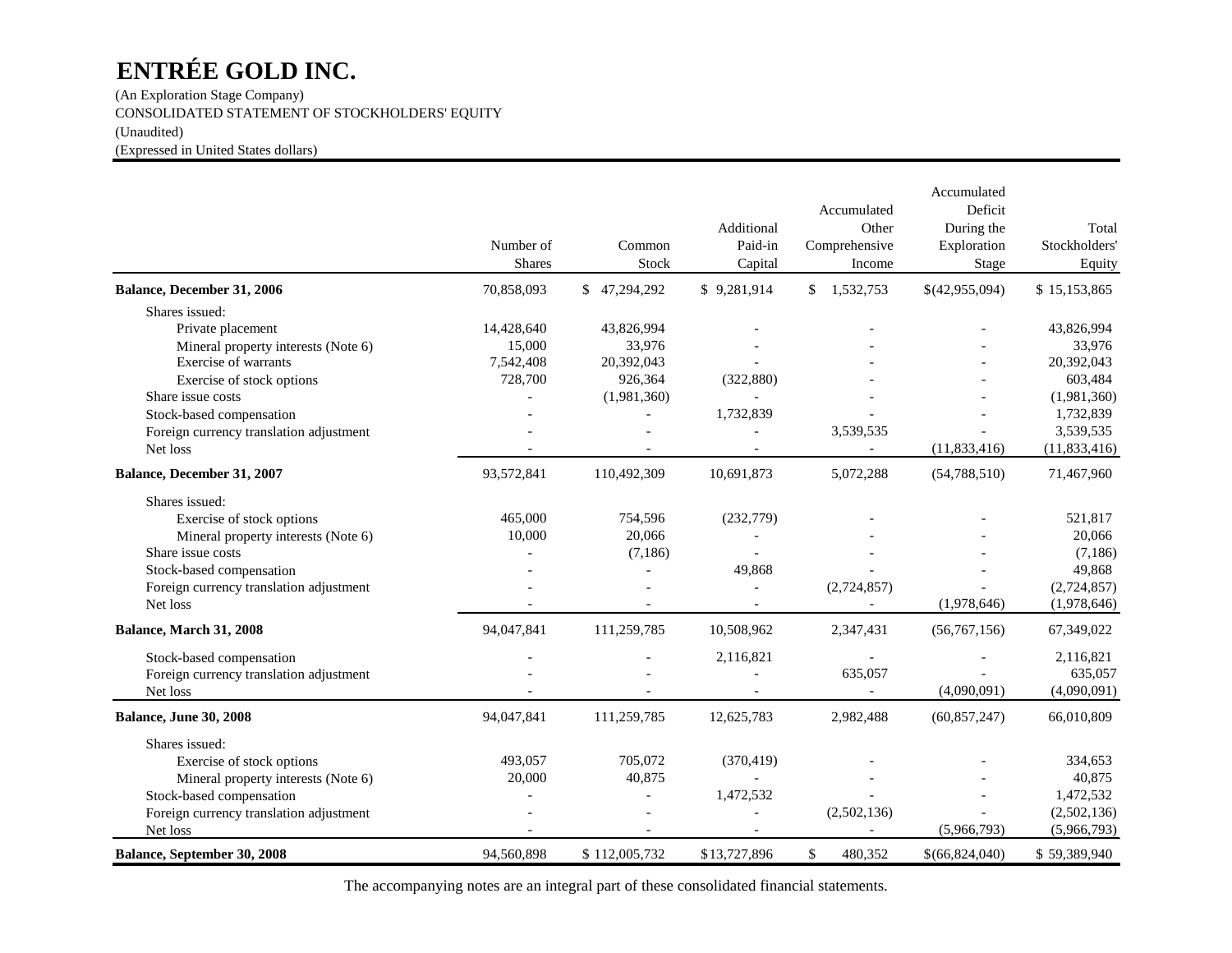(An Exploration Stage Company) CONSOLIDATED STATEMENTS OF CASH FLOWS (Unaudited) (Expressed in United States dollars)

|                                                      | Ended                              | Three Months Three Months<br>Ended<br>September 30, September 30, September 30, September 30, September 30, | Nine Months<br>Ended | Nine Months<br>Ended | Inception<br>(July 19,<br>1995) to |
|------------------------------------------------------|------------------------------------|-------------------------------------------------------------------------------------------------------------|----------------------|----------------------|------------------------------------|
|                                                      | 2008                               | 2007                                                                                                        | 2008                 | 2007                 | 2008                               |
| <b>CASH FLOWS FROM OPERATING ACTIVITIES</b>          |                                    |                                                                                                             |                      |                      |                                    |
| Net loss                                             |                                    | $$(5,966,793) \$ $$(3,148,934) \$ $$(12,035,530) \$ $$(9,583,738)$                                          |                      |                      | \$(66,824,040)                     |
| Items not affecting cash:                            |                                    |                                                                                                             |                      |                      |                                    |
| Depreciation                                         | 11,241                             | 54,657                                                                                                      | 114,616              | 157,349              | 688,875                            |
| Stock-based compensation (Note 8)                    | 1,472,532                          |                                                                                                             | 3,639,221            | 1,911,925            | 13,440,062                         |
| Fair value adjustment of asset backed                |                                    |                                                                                                             |                      |                      |                                    |
| commercial paper (Note 4)                            | 844,537                            | 573,263                                                                                                     | 1,334,160            | 573,263              | 2,332,531                          |
| Write-down of equipment                              | 51,144                             |                                                                                                             | 123,815              |                      | 123,815                            |
| Escrow shares compensation                           |                                    |                                                                                                             |                      |                      | 2,001,832                          |
| Loss on settlment of debt                            |                                    |                                                                                                             |                      |                      | 5,252                              |
| Finder's fee and membership paid in stock            |                                    |                                                                                                             |                      |                      | 44,697                             |
| Mineral property interest paid in stock and warrants | 40,875                             | 33,976                                                                                                      | 60,941               | 33,976               | 4,030,183                          |
| Loss from equity investee (Note 4)                   | 325,989                            |                                                                                                             | 325,989              |                      | 325,989                            |
| Changes in assets and liabilities:                   |                                    |                                                                                                             |                      |                      |                                    |
| Receivables                                          | 249,676                            | (55,212)                                                                                                    | 13,033               | (20, 394)            | (519,711)                          |
| Prepaid expenses                                     | 64,933                             | 239,648                                                                                                     | 196,723              | (349,088)            | (220, 547)                         |
| Accounts payable and accrued liabilities             | 880,439                            | (793, 733)                                                                                                  | 599,522              | (60, 720)            | 1,148,528                          |
| Net cash used in operating activities                | (2,025,427)                        | (3,096,335)                                                                                                 | (5,627,510)          | (7, 337, 427)        | (43, 422, 534)                     |
|                                                      |                                    |                                                                                                             |                      |                      |                                    |
| CASH FLOWS FROM FINANCING ACTIVITIES                 |                                    |                                                                                                             |                      |                      |                                    |
| Proceeds from issuance of capital stock              | 334,653                            | 423,073                                                                                                     | 856,470              | 20,908,211           | 109,711,684                        |
| Share issue costs                                    |                                    |                                                                                                             | (7,186)              |                      | (3,545,920)                        |
| Loan Payable to Ivanhoe Mines Limited                | 320,648                            |                                                                                                             | 320,648              |                      | 320,648                            |
| Purchase of asset backed commercial paper            |                                    |                                                                                                             |                      |                      |                                    |
| (Note 4)                                             |                                    | (4,004,458)                                                                                                 |                      | (4,004,458)          | (4,031,122)                        |
| Net cash provided by financing activities            | 655,301                            | (3,581,385)                                                                                                 | 1,169,932            | 16,903,753           | 102,455,290                        |
| <b>CASH FLOWS FROM INVESTING ACTIVITIES</b>          |                                    |                                                                                                             |                      |                      |                                    |
| Joint Venture - Ivanhoe Mines Limited                | (320, 648)                         |                                                                                                             | (320, 648)           |                      | (320, 648)                         |
| Acquisition of equipment                             | (19, 880)                          | (4,912)                                                                                                     | (179, 851)           | (69, 559)            | (1,466,670)                        |
| Net cash used in investing activities                | (340, 528)                         | (4,912)                                                                                                     | (500, 499)           | (69, 559)            | (1, 787, 318)                      |
|                                                      |                                    |                                                                                                             |                      |                      |                                    |
| Effect of foreign currency translation on cash and   |                                    |                                                                                                             |                      |                      |                                    |
| cash equivalents                                     | (2,417,649)                        | 1,967,663                                                                                                   | (4,371,371)          | 3,140,626            | 531,227                            |
| Change in cash and cash equivalents                  |                                    |                                                                                                             |                      |                      |                                    |
| during the period                                    | (4,128,303)                        | (4,714,969)                                                                                                 | (9,329,448)          | 12,637,393           | 57,776,665                         |
| Cash and cash equivalents, beginning of period       | 61,904,968                         | 31,610,784                                                                                                  | 67, 106, 113         | 14,258,422           |                                    |
|                                                      |                                    |                                                                                                             |                      |                      |                                    |
| Cash and cash equivalents, end of period             | \$57,776,665                       | \$26,895,815                                                                                                | \$57,776,665         | \$26,895,815         | \$57,776,665                       |
| Cash paid for interest during the period             | \$<br>$\overline{\phantom{a}}$     | \$<br>$\overline{\phantom{a}}$                                                                              | \$<br>$\blacksquare$ |                      |                                    |
| Cash paid for income taxes during the period         | \$<br>$\qquad \qquad \blacksquare$ | \$<br>$\overline{\phantom{a}}$                                                                              | \$                   |                      |                                    |

Supplemental disclosure with respect to cash flows (Note 11)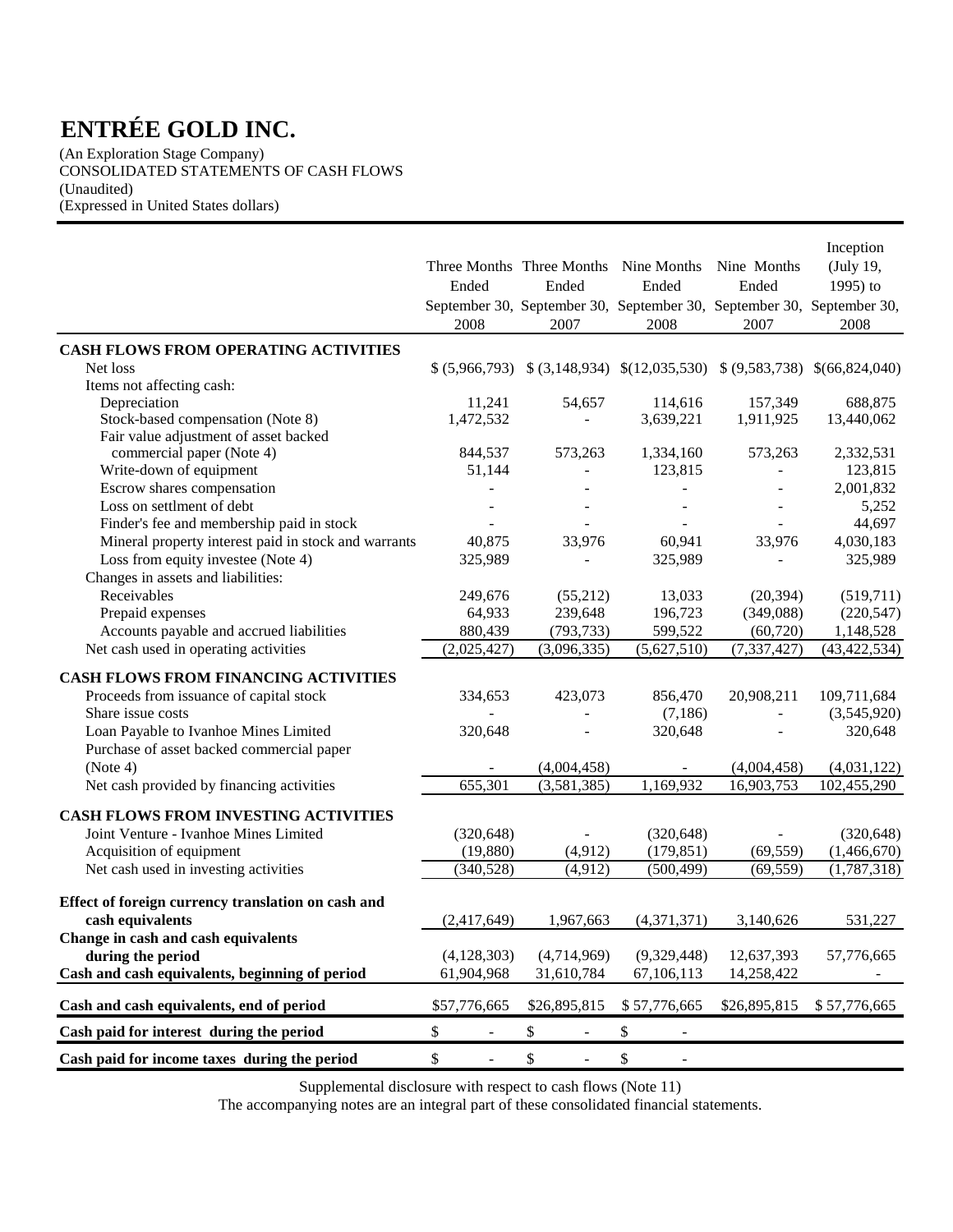**ENTRÉE GOLD INC.**  (An Exploration Stage Company) NOTES TO THE CONSOLIDATED FINANCIAL STATEMENTS September 30, 2008 (Unaudited) (Expressed in United States dollars)

### **1. BASIS OF PRESENTATION**

The interim period financial statements have been prepared by the Company in conformity with generally accepted accounting principles in the United States of America. The preparation of financial data is based on accounting principles and practices consistent with those used in the preparation of annual financial statements, and in the opinion of management these financial statements contain all adjustments necessary (consisting of normally recurring adjustments) to present fairly the financial information contained therein. Certain information and footnote disclosure normally included in the financial statements prepared in conformity with generally accepted accounting principles in the United States of America have been condensed or omitted. These interim period statements should be read together with the most recent audited financial statements and the accompanying notes for the year ended December 31, 2007. The results of operations for the nine months ended September 30, 2008 are not necessarily indicative of the results to be expected for the year ending December 31, 2008.

Certain of the comparable figures have been reclassified to conform with the presentation in the current period.

### **2. NATURE OF OPERATIONS**

The Company was incorporated under the laws of the Province of British Columbia and continued under the laws of the Yukon Territory. On May 27, 2005, the Company changed the governing jurisdiction from the Yukon Territory to British Columbia by continuing into British Columbia under the British Columbia *Business Corporation Act.* The Company's principal business activity is the exploration of mineral property interests. To date, the Company has not generated significant revenues from its operations and is considered to be in the exploration stage.

All amounts are expressed in United States dollars, except for certain per share amounts denoted in Canadian dollars ("C\$").

### **3. SIGNIFICANT ACCOUNTING POLICIES**

These consolidated financial statements follow the same significant accounting principles as those outlined in the notes to the audited consolidated financial statements for the year ended December 31, 2007.

The Company adopted SFAS No. 157, Fair Value Measurements, on January 1, 2008. SFAS No. 157 applies to all financial instruments being measured and reported on a fair value basis. In February 2008, the FASB issued a staff position that delays the effective date of SFAS No. 157 for all nonfinancial assets and liabilities except for those recognized or disclosed at least annually. Therefore, the Company has adopted the provision FAS 157 with respect to its financial assets and liabilities only.

SFAS No. 157 defines fair value as the exchange price that would be received for an asset or paid to transfer a liability (an exit price) in the principal or most advantageous market for the asset or liability in an orderly transaction between market participants on the measurement date. SFAS No. 157 also establishes a fair value hierarchy, which requires an entity to maximize the use of observable inputs and minimize the use of unobservable inputs when measuring fair value. The standard describes three levels of inputs that may be used to measure fair value: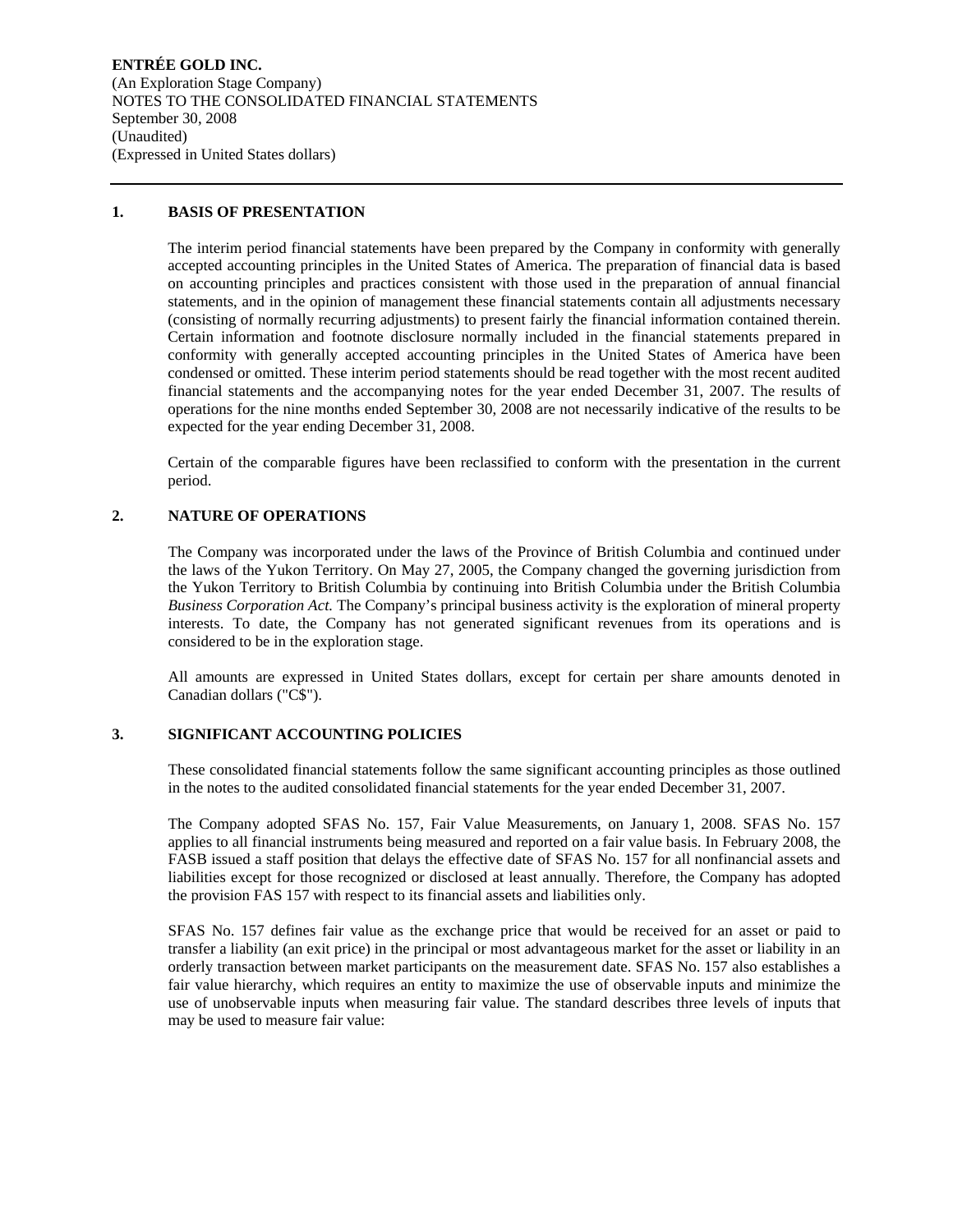### **3. SIGNIFICANT ACCOUNTING POLICIES** (cont'd…)

Level 1 — Quoted prices that are available in active markets for identical assets or liabilities. The types of financial instruments included in Level 1 are marketable equity available for sale securities that are traded in an active exchange market.

Level 2 — Pricing inputs other than quoted prices in active markets, such as quoted prices for similar assets or liabilities; quoted prices in markets that are not active; or other inputs that are observable or can be corroborated by observable market data for substantially the full term of the assets or liabilities. Instruments included in this category are warrants and derivative contracts whose value is determined using a pricing model with inputs that are observable in the market or can be derived principally from or corroborated by observable market data.

Level 3 — Unobservable inputs that are supported by little or no market activity and that are significant to the fair value of the assets or liabilities. Level 3 includes assets and liabilities whose values are determined using pricing models, discounted cash flow methodologies, or similar techniques, as well as instruments for which the determination of fair value requires significant management judgment or estimation. At September 30, 2008, the Company had one Level 3 financial instrument with a fair value of \$1,536,172. (Note 4)

|                                    | <b>Fair Value Measurements Using Significant</b><br>Unobservable Inputs (Level 3) |  |  |  |  |  |  |
|------------------------------------|-----------------------------------------------------------------------------------|--|--|--|--|--|--|
| Beginning Balance, January 1, 2008 | 3,032,751                                                                         |  |  |  |  |  |  |
| Total unrealized losses            | (1,334,160)                                                                       |  |  |  |  |  |  |
| Total foreign exchange (loss)      | (162, 419)                                                                        |  |  |  |  |  |  |
| Ending Balance, September 30, 2008 | .536,172                                                                          |  |  |  |  |  |  |

Effective January 1, 2008, the Company adopted FAS No. 159, "The Fair Value Option for Financial Assets and Financial Liabilities" ("FAS 159") which permits entities to choose to measure many financial instruments and certain other items at fair value that are not currently required to be measured at fair value. The Company did not elect to adopt the fair value option under this statement.

## **4. INVESTMENTS**

### *Asset Backed Commercial Paper*

The Company owns Third Party Asset Backed Commercial Paper (ABCP) with a face value of C\$4,015,709. When the ABCP matured but was not redeemed in 2007, it became the subject of an ongoing restructuring process that will replace the ABCP with long term asset backed securities (New Notes).

While the restructuring proposal received investor approval in April 2008, and Court approval in June 2008, the proposal has been the subject of numerous appeals to the Ontario Court of Appeal and the Supreme Court of Canada. In September 2008, the Supreme Court of Canada denied all the appeals, thus clearing the way for implementation of the restructuring plan. A firm implementation date has not yet been provided, but the Pan-Canadian Investor Committee which is overseeing the restructuring has indicated an intent to complete the restructuring prior to the end of November 2008.

Since the restructuring process began, the Company has been valuing its ABCP using a methodology that estimates the characteristics of the New Notes that the Company will receive and then, using a variety of quantitative and qualitative market inputs, estimates the price a prospective investor would pay for those notes using a discounted cash flow calculation. This value was then probability weighted based on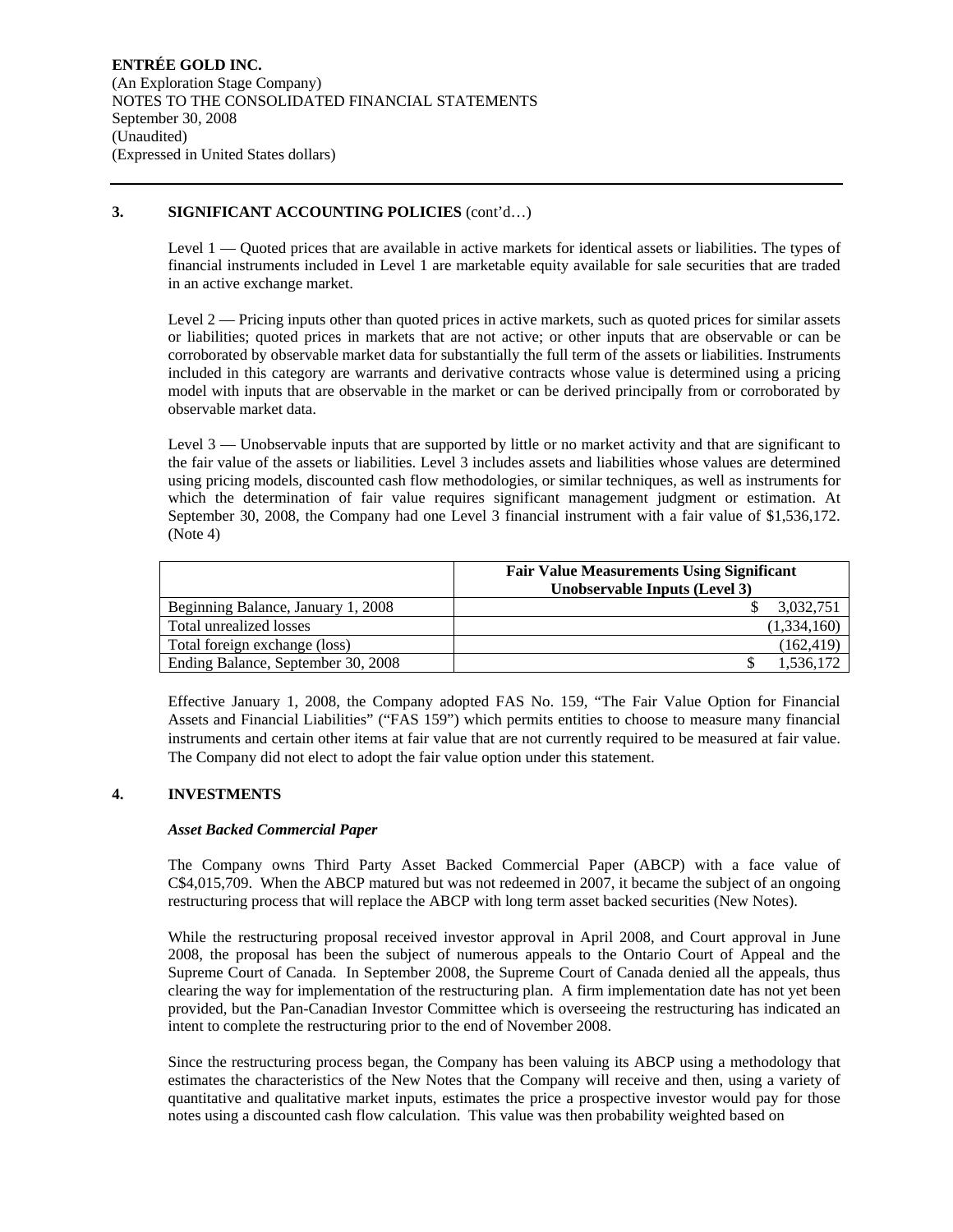### **4. INVESTMENTS** (cont'd…)

Management's estimate of the probability of a successful implementation of the restructuring compared to the probability of the restructuring failing.

At September 30, 2008 developments in the global credit market made it increasingly difficult to estimate the yield that a prospective investor will require since the number of potential investors has been significantly reduced. In prior periods, the Company was able to make specific enquiries of prospective investors to ascertain the yield that they would require. Due to the current market turmoil, however, such enquiries are not analytically useful as there are too few prospective investors at this time and few of them are focused on the Canadian ABCP market.

While there can be no certainty at this point of a successful completion of this restructuring, the Company believes that a successful restructuring is likely and has assumed in the valuation of its holdings that the restructuring will indeed be complete by November 30, 2008. If the restructuring fails, the value of the Company's holdings is likely to materially different from the figure presented herein.

Currently, there is no active market for the ABCP the Company holds and no liquidity is anticipated until the Plan is implemented at which time the Company expects a secondary trading market to develop. Accordingly, we continue to classify these investments as long-term assets until such time as the underlying investments can be readily sold.

Under the Plan, existing ABCP will be exchanged for several classes of new long term floating rate notes. Based on information currently available from the Committee the notes we will receive under the plan will be as follows:

|                        |                | <b>Expected Credit Par Amount</b> |                          |
|------------------------|----------------|-----------------------------------|--------------------------|
| <b>Issuer</b>          | Class          | Rating                            | $\mathbf{C}\mathbf{\$}$  |
| Master Asset Vehicle 2 | A1             | AA                                | 822,417<br><sup>\$</sup> |
| Master Asset Vehicle 2 | A <sub>2</sub> | AA                                | 2,621,455                |
| Master Asset Vehicle 2 | В              | none                              | 451,366                  |
| Master Asset Vehicle 2 |                | none                              | 120.471                  |
| <b>Total</b>           |                |                                   | 4,015,709                |

At September 30, 2008 the fair value of the Company's financial instrument, which is measured on a recurring basis was C\$1,628,189. This instrument is valued based on Level 3 inputs (Note 3).

Management has estimated as at September 30, 2008 the fair value adjustment on ABCP held by using a probability-weighted cash flow approach. To accomplish this, we modeled the key characteristics of the new notes ("Restructured Notes") based upon details provided in the Information Statement and JP Morgan Report issued by the Committee on March 20, 2008. Where these materials lacked sufficient detail, Management developed estimates with the assistance of an external financial advisor.

The Company then arrived at a value for the Restructured Notes by estimating the yield that a prospective purchaser would require in order to purchase the notes. The resulting valuation is the one that provides the required yield to prospective investors and is estimated to be function of credit quality, prevailing interest rates, the potential for future margin calls, the potential lack of liquidity in the market, and the complexity of the instruments. Depending on the class of note, our estimates of required yield ranged from 11.8% to 44.3%.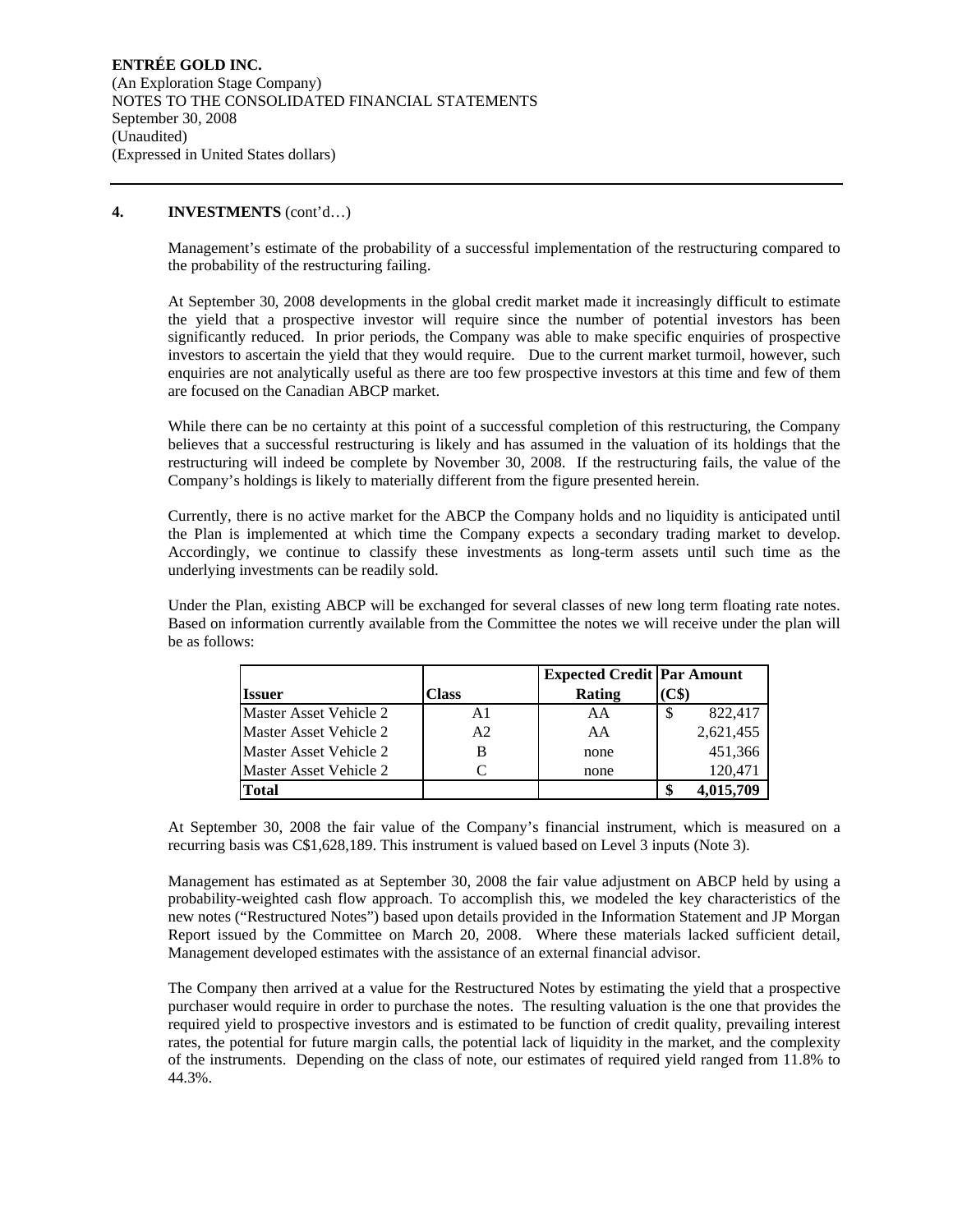### **4. INVESTMENTS** (cont'd…)

We have not included an estimate of the Committee's restructuring costs, which have been advised as being immaterial, nor have we included any interest income on our investments since their acquisition dates of August, 2007.

The assumptions which have the most significant impact on our estimates of fair value and impairment include: whether or not the restructuring is successful and the yield required by prospective investors. In the event the restructuring is unsuccessful, recoverable values could be materially different from the estimated value presented here. With regard to the yield requirement, we have done a sensitivity analysis on that assumption with yielded a range of potential valuations between C\$1.4 million and C\$2.0 million.

Based on this fair value methodology, we recorded an estimated fair value charge of \$489,623 in the quarter ended March 31, 2008, no further fair value adjustment for the quarter ended June 30, 2008 and a further fair value adjustment of \$844,537 in the quarter ended September 30, 2008. While we believe that we have utilized an appropriate methodology to estimate fair value, given the current state and ongoing volatility of global credit markets there can be no assurance that management's estimate of potential recovery as at September 30, 2008 is accurate. Subsequent adjustments, either materially higher or lower, may be required in future reporting periods. Management will continue to seek all avenues to recover the maximum value from the original investments and interest due.

### *Equity Method Investment*

The Company has a 20% equity investment in a joint venture with Ivanhoe Mines (Note 6). At September 30, 2008, the Company's investment in the joint venture is \$Nil. The Company's share of the loss of the joint venture is \$325,989 for the quarter ended September 30, 2008 (September 30, 2007, \$Nil).

## **5. EQUIPMENT**

|                    |   | September 30, 2008      |          |              |                    |   |             |             | December 31, 2007 |          |         |
|--------------------|---|-------------------------|----------|--------------|--------------------|---|-------------|-------------|-------------------|----------|---------|
|                    |   | Accumulated<br>Net Book |          |              |                    |   |             | Accumulated |                   | Net Book |         |
|                    |   | Cost                    |          | Depreciation | Value              |   | Cost        |             | Depreciation      |          | Value   |
|                    |   |                         |          |              |                    |   |             |             |                   |          |         |
| Office equipment   | S | 99.849                  | <b>S</b> | 50.719       | 49.130<br><b>S</b> | S | 137,875     | S           | 47.622            | S        | 90,253  |
| Computer equipment |   | 384,340                 |          | 204,834      | 179,506            |   | 492.523     |             | 374,389           |          | 118,134 |
| Field equipment    |   | 393,840                 |          | 127.796      | 266,044            |   | 417.524     |             | 54,133            |          | 363,391 |
| <b>Buildings</b>   |   | 403,909                 |          | 179,306      | 224,603            |   | 447,423     |             | 177,382           |          | 270,041 |
|                    |   | \$1.281.938             | S        | 562.655      | \$719.283          |   | \$1,495,345 |             | 653,526           | S.       | 841.819 |

During the three months ended September 30, 2008, the Company performed an analysis of equipment located at our Mongolia Operations and determined that a write down of \$51,145 was required to reflect damage and obsolescence. The cumulative equipment write-down for the nine months ended September 30, 2008 is \$123,816.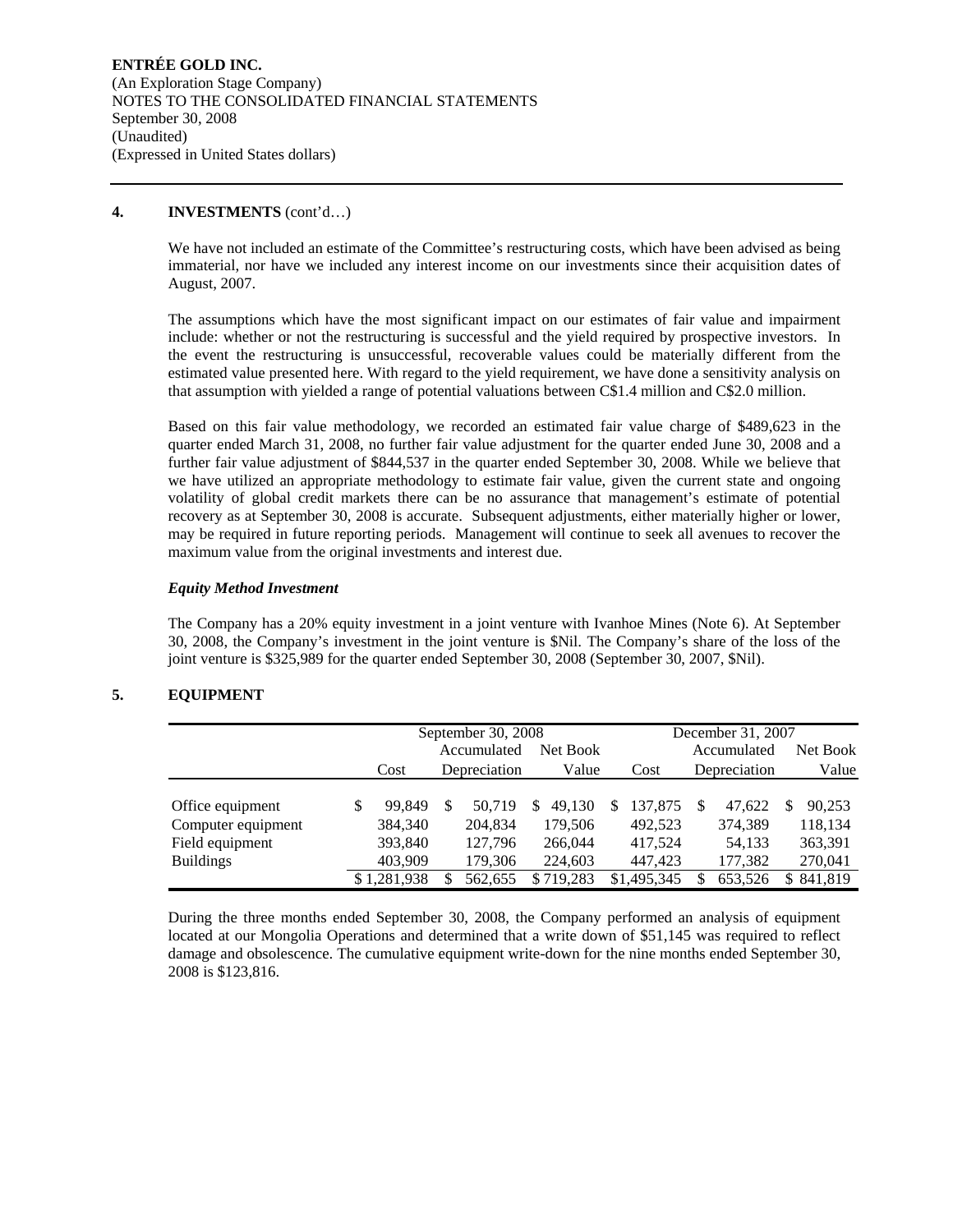### **6. MINERAL PROPERTY INTERESTS**

Title to mineral property interests involves certain inherent risks due to the difficulties of determining the validity of certain claims as well as the potential for problems arising from the frequently ambiguous conveyancing history characteristic of many mineral property interests. The Company has investigated title to its mineral property interests and, to the best of its knowledge, title to the mineral property interests are in good standing. A portion of the Shivee Tolgoi license and the Javhlant license are subject to the joint venture with Ivanhoe Mines.

### **Lookout Hill**

Each of our exploration licences was granted by the Mineral Resources and Petroleum Authority of Mongolia, issued initially for a three-year term with a right of renewal for two more years, and a further right of renewal for two years, making a total of seven years. Mongolian Mineral Law was amended in July 2006. Consequently, our licences were extended with final expiry in March and April 2010, unless previously converted to mining licences.

Two of the three licences that comprise Lookout Hill were issued April 3, 2001 and expire in April 2010. The third Lookout Hill licence was issued on March 30, 2001, and expires in March 2010.

Mongolian exploration licences are maintained in good standing by payment to the Mineral Resources and Petroleum Authority of Mongolia of set annual fees escalating from \$0.05 to \$1.50 per hectare over the course of the mineral tenure. The total estimated annual fees in order to maintain the licences in good standing is approximately \$280,000.

The Company entered into an arm's-length Equity Participation and Earn-In Agreement (the "Earn-In Agreement") in October 2004 with Ivanhoe Mines Ltd. This agreement was subsequently assigned to a subsidiary of Ivanhoe Mines Ltd., Ivanhoe Mines Mongolia Inc. XXK, (collectively, "Ivanhoe Mines"). The Earn-in Agreement provided that Ivanhoe Mines would have the right, subject to certain conditions outlined in the Earn-in Agreement, to earn a participating interest in mineral exploration and, if warranted, development and mining project on a portion of the Lookout Hill property (the "Project Property").

As of June 30, 2008, Ivanhoe Mines had expended a total of \$35 million on exploration on the Project Property and in accordance with the Earn-In Agreement, Entrée and Ivanhoe Mines formed a joint venture on terms annexed to the Earn-In Agreement.

During the three months ended September 30, 2008, the joint venture expended approximately \$1.6 million in mineral property interests to advance the project. Under the terms of the Earn-in Agreement, Ivanhoe advanced to Entree the required cash participation amount charging interest at prime plus 2%.

### **Manlai**

The Manlai licence was issued March 9, 2001 and renewed in March, 2006 to March 2008. Subsequent to December 31, 2007 and pursuant to Mongolian Minerals Law, we extended our licences for final expiry in March 2010, unless converted before this date to a mining licence. The total estimated annual fees in order to maintain the licence in good standing is approximately \$10,000.

### **Sol Dos**

In May 2006, the Company secured an option to acquire the Sol Dos copper prospect, located in the prolific Safford district, of south-east Arizona. In February 2008, the Company chose to discontinue earning-in on this prospect due to the lack of favourable results and terminated this agreement.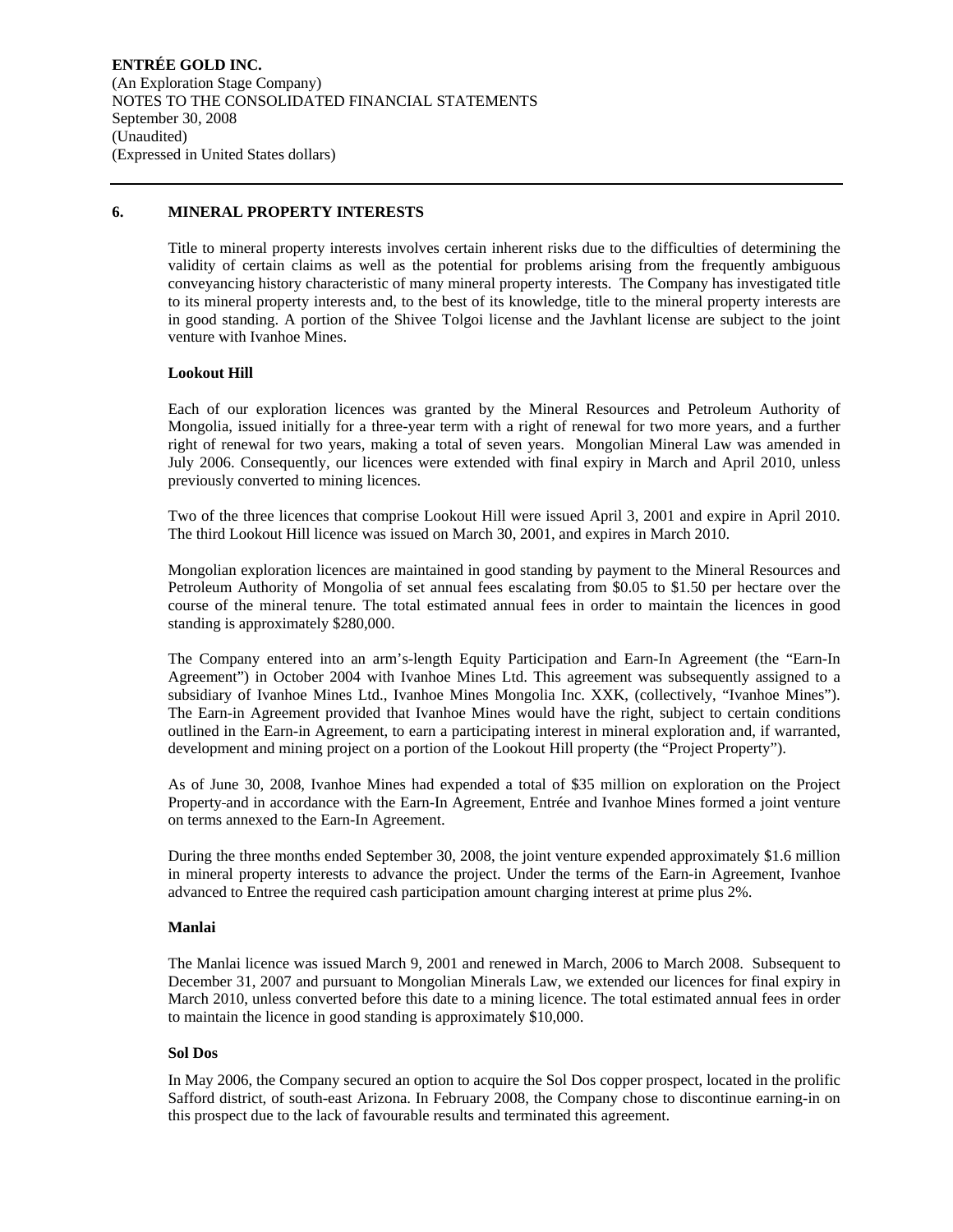### **6. MINERAL PROPERTY INTERESTS** (cont'd…)

### **Empirical**

In July 2007, the Company entered into an agreement with Empirical Discovery, LLC ("Empirical") to explore for and develop certain mineral targets in southeastern Arizona and adjoining southwestern New Mexico. Under the terms of the agreement, the Company has the option to acquire an 80% interest in any of the properties by incurring exploration expenditures totalling a minimum of \$1.9 million and issuing 300,000 shares within 5 years of acceptance of the agreement. If the Company exercises its option, Empirical may elect within 90 days to retain a 20% participating interest or convert to a 2% NSR (net smelter return) royalty, half of which may be purchased for \$2 million. In August 2007, the Company issued 15,000 shares to Empirical as per the terms of the agreement. In August 2008, a further 20,000 shares were issued to Empirical as per the terms of the agreement.

### **Bisbee**

In January 2008, the Company entered into a second agreement with Empirical whereby the Company has the option to acquire an 80% interest in any of the properties by incurring exploration expenditures totaling a minimum of \$1.9 million and issuing 150,000 shares within 5 years of the anniversary of TSX acceptance of the agreement (Feb 13, 2008). If the Company exercises its option, Empirical may elect within 90 days to retain a 20% participating interest or convert to a 2% NSR royalty, half of which may be purchased for \$2 million.

#### **Huaixi**

In November 2007, the Company entered into an agreement with the Zhejiang No. 11 Geological Brigade to explore for copper within three prospective contiguous exploration licences in Pingyang County, Zhejiang Province, People's Republic of China.

The Company has agreed to spend \$3 million to fund exploration activities on the licences over a four year period in order to earn 78% interest with Zhejiang No. 11 Geological Brigade holding a 22% interest.

### **Lordsburg**

The Lordsburg project is one of the targets advanced under the 2007 Empirical agreement. The Company determined that based on favourable preliminary results this project warranted further exploration.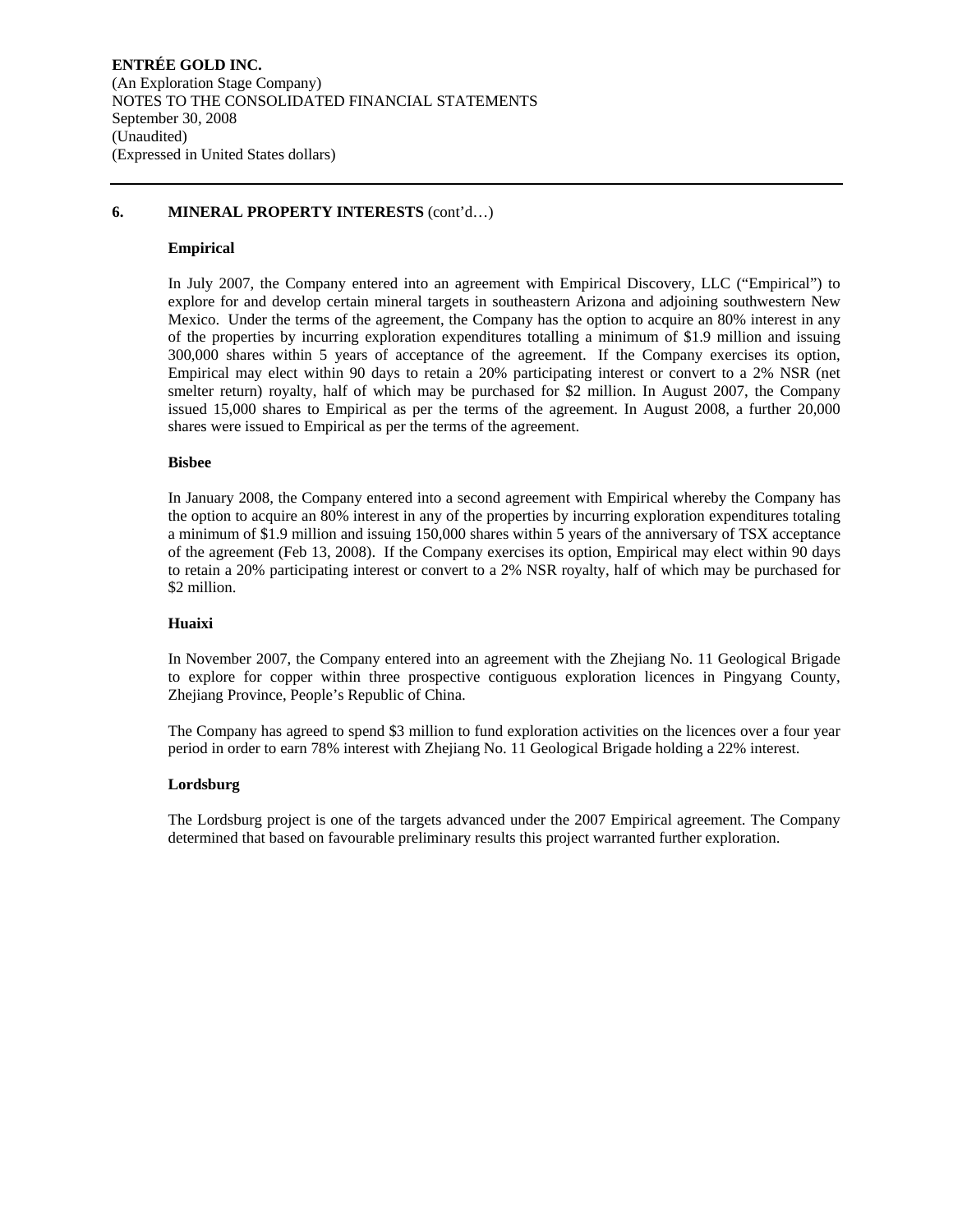# **6. MINERAL PROPERTY INTERESTS** (cont'd…)

Mineral property interest costs incurred by region are summarized as follows:

|                                       | Ended<br>2008 | Ended<br>2007 | Three Months Three Months Nine Months Nine Months<br>Ended<br>September 30, September 30, September 30, September 30,<br>2008 | Ended<br>2007 |    | Inception<br>$(July 19, 1995) -$<br>September 30,<br>2008 |
|---------------------------------------|---------------|---------------|-------------------------------------------------------------------------------------------------------------------------------|---------------|----|-----------------------------------------------------------|
| <b>MONGOLIA</b>                       |               |               |                                                                                                                               |               |    |                                                           |
| <b>Lookout Hill:</b>                  |               |               |                                                                                                                               |               |    |                                                           |
| Property payments & claim maintenance | \$<br>66,545  | \$<br>65,286  | \$<br>198,096                                                                                                                 | \$<br>198,476 | S. | 10,768,387                                                |
| Assaying, testing and analysis        | 82,071        | 57,902        | 93,099                                                                                                                        | 244,966       |    | 1,472,813                                                 |
| Camp and field supplies               | 257,486       | 299,924       | 488,076                                                                                                                       | 692,873       |    | 4,286,748                                                 |
| Drilling                              | 641,067       | 641,835       | 641,067                                                                                                                       | 1,178,288     |    | 6,406,003                                                 |
| Geological and geophysical            | 664,485       | 391,593       | 1,343,728                                                                                                                     | 905,090       |    | 7,253,610                                                 |
| Travel and accommodation              | 81,698        | 59,725        | 164,549                                                                                                                       | 150,334       |    | 986,181                                                   |
| Project administration                | 152,394       |               | 437,195                                                                                                                       |               |    | 437,195                                                   |
|                                       | 1,945,746     | 1,516,265     | 3,365,810                                                                                                                     | 3,370,027     |    | 31,610,937                                                |
| Manlai:                               |               |               |                                                                                                                               |               |    |                                                           |
| Property payments & claim maintenance | 2,552         | 2,520         | 7,614                                                                                                                         | 7,617         |    | 40,601                                                    |
| Assaying, testing and analysis        |               | 1,961         |                                                                                                                               | 41,954        |    | 218,898                                                   |
| Camp and field supplies               | 6,879         | 73,477        | 11,074                                                                                                                        | 234,284       |    | 1,249,430                                                 |
| Drilling                              |               | 75,991        |                                                                                                                               | 294,547       |    | 1,369,785                                                 |
| Geological and geophysical            | 8,765         | 68,005        | 9,200                                                                                                                         | 197,420       |    | 1,302,943                                                 |
| Travel and accommodation              |               | 2,669         |                                                                                                                               | 13,373        |    | 94,890                                                    |
|                                       | 18,196        | 224,623       | 27,888                                                                                                                        | 789,195       |    | 4,276,547                                                 |
| <b>USA</b><br><b>Empirical</b>        |               |               |                                                                                                                               |               |    |                                                           |
| Property payments & claim maintenance | 84,864        | 34,638        | 392,593                                                                                                                       | 34,638        |    | 453,480                                                   |
| Assaying, testing and analysis        | 29,964        |               | 88,733                                                                                                                        |               |    | 89,004                                                    |
| Camp and field supplies               | 4,644         | 3,562         | 63,647                                                                                                                        | 3,562         |    | 82,005                                                    |
| Geological and geophysical            | 132,345       | 12,780        | 784,789                                                                                                                       | 12,780        |    | 804,506                                                   |
| Travel and accommodation              | 2,984         | 2,079         | 95,766                                                                                                                        | 2,079         |    | 100,494                                                   |
|                                       | 254,801       | 53,059        | 1,425,528                                                                                                                     | 53,059        |    | 1,529,489                                                 |

- continued-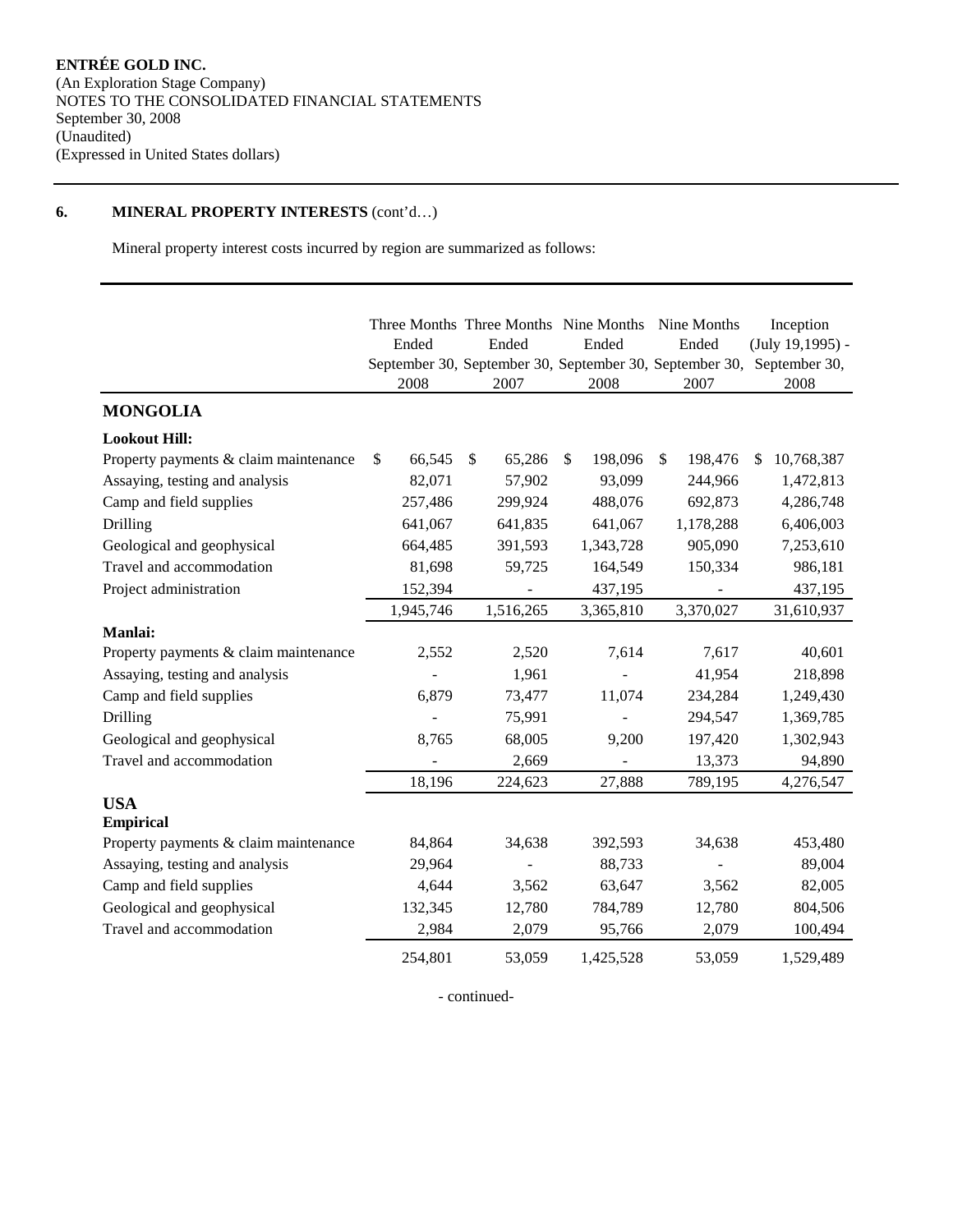# **6. MINERAL PROPERTY INTERESTS** (cont'd…)

| USA (cont'd)                              | Ended<br>2008   | Three Months Three Months Nine Months Nine Months<br>Ended<br>2007 | Ended<br>2008 | Ended<br>2007  | Inception<br>$(July 19, 1995) -$<br>September 30, September 30, September 30, September 30, September 30,<br>2008 |
|-------------------------------------------|-----------------|--------------------------------------------------------------------|---------------|----------------|-------------------------------------------------------------------------------------------------------------------|
|                                           |                 |                                                                    |               |                |                                                                                                                   |
| <b>Bisbee</b>                             |                 |                                                                    |               |                |                                                                                                                   |
| Property payments & claim maintenance     | 26,571          |                                                                    | 154,796       |                | 154,796                                                                                                           |
| Camp and field supplies                   | 176             |                                                                    | 1,280         |                | 1,280                                                                                                             |
| Geological and geophysical                | 7,180           | L,                                                                 | 44,925        |                | 44,925                                                                                                            |
| Travel and accommodation                  | 882             |                                                                    | 2,181         |                | 2,181                                                                                                             |
|                                           | 34,809          | $\overline{a}$                                                     | 203,182       | $\overline{a}$ | 203,182                                                                                                           |
| Lordsburg                                 |                 |                                                                    |               |                |                                                                                                                   |
| Assaying, testing and analysis            | 60,602          |                                                                    | 60,602        |                | 60,602                                                                                                            |
| Geological and geophysical                | 166,344         |                                                                    | 178,200       |                | 178,200                                                                                                           |
| Camp and field supplies                   | 54,029          | $\overline{a}$                                                     | 54,029        |                | 54,029                                                                                                            |
| Travel and accommodation                  | 27,129          | $\overline{a}$                                                     | 27,129        |                | 27,129                                                                                                            |
|                                           | 308,104         | $\overline{a}$                                                     | 319,960       | $\overline{a}$ | 319,960                                                                                                           |
| <b>Sol Dos</b>                            |                 |                                                                    |               |                |                                                                                                                   |
| Property payments & claim maintenance     |                 | 5,068                                                              |               | 55,320         | 84,971                                                                                                            |
| Assaying, testing and analysis            |                 | 14,978                                                             |               | 33,438         | 33,751                                                                                                            |
| Camp and field supplies                   |                 | 21,502                                                             |               | 51,946         | 85,137                                                                                                            |
| Drilling                                  |                 | 141,083                                                            | L             | 657,690        | 663,840                                                                                                           |
| Geological and geophysical                | 1,768           | 17,072                                                             | 2,611         | 148,881        | 264,739                                                                                                           |
| Travel and accommodation                  |                 | 15,447                                                             |               | 49,981         | 60,541                                                                                                            |
|                                           | 1,768           | 215,150                                                            | 2,611         | 997,256        | 1,192,979                                                                                                         |
| <b>CHINA</b>                              |                 |                                                                    |               |                |                                                                                                                   |
| Huaixi                                    |                 |                                                                    |               |                |                                                                                                                   |
| Assaying, testing and analysis            | 9,417           |                                                                    | 11,271        |                | 11,271                                                                                                            |
| Camp and field supplies                   | 2,923           |                                                                    | 5,436         |                | 5,436                                                                                                             |
| Geological and geophysical                | 16,876          |                                                                    | 66,719        |                | 66,719                                                                                                            |
| Travel and accommodation                  | 1,843           |                                                                    | 13,319        |                | 13,319                                                                                                            |
| Project administration                    | 181,211         | ÷.                                                                 | 305,252       | ۳              | 305,252                                                                                                           |
|                                           | 212,270         | $\overline{a}$                                                     | 401,997       | ÷,             | 401,997                                                                                                           |
|                                           |                 |                                                                    |               |                |                                                                                                                   |
| <b>OTHER</b>                              | 113,898         | 111,136                                                            | 257,794       | 204,441        | 1,092,532                                                                                                         |
| <b>Total Mineral Properties Interests</b> | 2,889,592<br>\$ | \$2,120,233                                                        | \$6,004,770   | \$5,413,978    | \$<br>40,627,623                                                                                                  |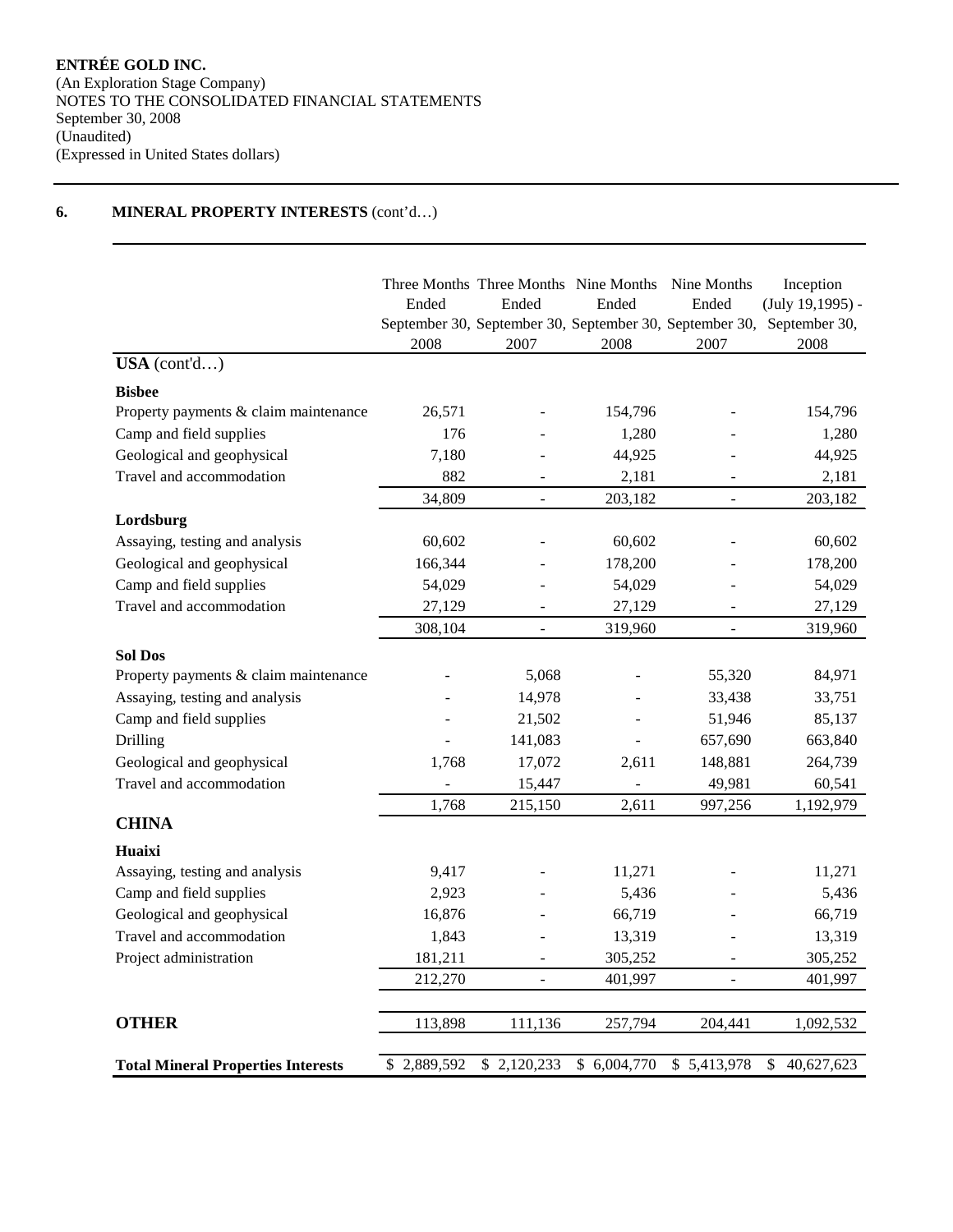### **ENTRÉE GOLD INC.**  (An Exploration Stage Company) NOTES TO THE CONSOLIDATED FINANCIAL STATEMENTS September 30, 2008 (Unaudited) (Expressed in United States dollars)

### **7. LOAN PAYABLE**

Under the terms of the Earn-In Agreement, Ivanhoe Mines will contribute funds to approved joint venture programs and budgets on the Company's behalf in an amount sufficient to enable the Company to participate in such approved programs and budgets as the Company may so elect. Interest on each advance of the loan shall accrue at an annual rate from the date of advance to the date of repayment equal to Ivanhoe's actual cost of capital or the prime rate of the Royal Bank of Canada, plus two percent (2%) per annum, whichever is less, as at the date of the advance. The loans will be repayable by the Company monthly from ninety percent (90%) of the Company's share of available cash flow from the joint venture. In the absence of available cash flow, the loans are not repayable. The loans are unsecured and the Company will use the proceeds of the loans only to meet its obligation under the joint venture. The loans are not expected to be repaid within one year.

### **8. COMMON STOCK**

### **Share issuances**

In February 2008, the Company issued 10,000 shares at a fair value of \$20,066 to Empirical pursuant to the July 2007 mineral property option agreement. (Note 6).

During the quarter ended March 31, 2008, the Company issued 465,000 common shares for cash proceeds of \$521,817 on the exercise of stock options. The fair value recorded when the options were granted of \$232,779 has been transferred from additional paid–in capital to common stock on the exercise of the options.

During the quarter ended September 30, 2008, the Company issued 493,057 common shares for cash proceeds of \$348,888 on the exercise of stock options. The fair value recorded when the options were granted of \$370,419 has been transferred from additional paid–in capital to common stock on the exercise of the options.

In August 2008, the Company issued 20,000 shares at a fair value of \$40,875 to Empirical pursuant to the July 2007 mineral property option agreement. (Note 6).

### **Stock options**

The Company has adopted a stock option plan (the "Plan") to grant options to directors, officers, employees and consultants. Under the Plan, as amended in May 2008, the Company may grant options to acquire up to 12,200,000 common shares of the Company. Options granted can have a term up to ten years and an exercise price typically not less than the Company's closing stock price at the date of grant.

Effective with the adoption of SFAS No.123R on January 1, 2006, the Company uses the Black-Scholes option pricing model to determine the fair value of stock options granted. In accordance with SFAS No. 123R for employees, the compensation expense is amortized on a straight-line basis over the requisite service period which approximates the vesting period. Compensation expense for stock options granted to non-employees is recognized over the contract services period or, if none exists, from the date of grant until the options vest. Compensation associated with unvested options granted to non-employees is re-measured on each balance sheet date using the Black-Scholes option pricing model.

The Company uses historical data to estimate option exercise, forfeiture and employee termination within the valuation model. For non-employees, the expected term of the options approximates the full term of the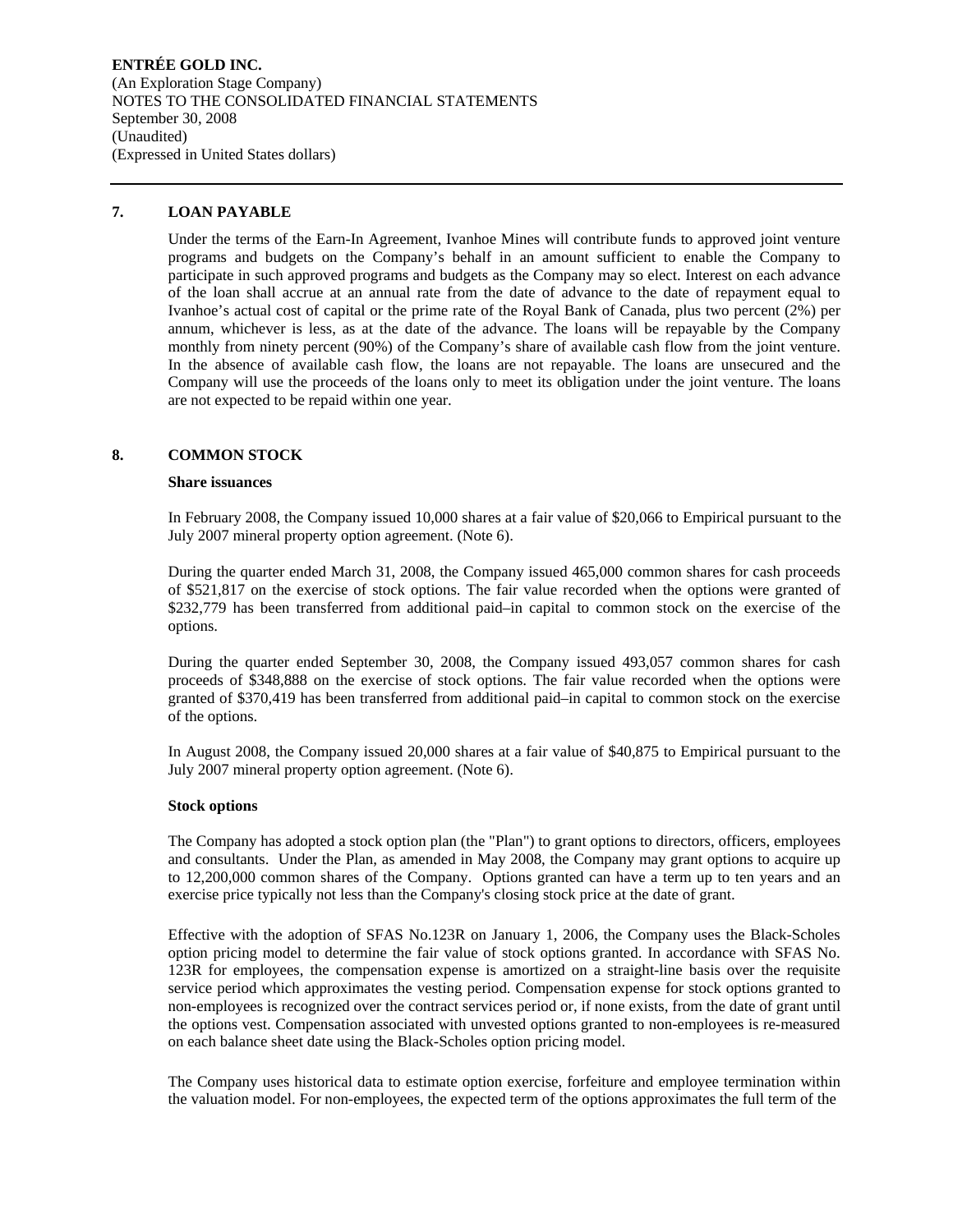### **8. COMMON STOCK** (cont'd…)

**Stock options** (cont'd…)

options. The risk-free interest rate is based on a treasury instrument whose term is consistent with the expected term of the stock options. The Company has not paid and does not anticipate paying dividends on its common stock; therefore, the expected dividend yield is assumed to be zero. In addition, SFAS No. 123R requires companies to utilize an estimated forfeiture rate when calculating the expense for the reporting period. Based on the best estimate, management applied the estimated forfeiture rate of Nil in determining the expense recorded in the accompanying Statements of Operations.

Stock option transactions are summarized as follows:

|                               |                  | Weighted<br>Average<br><b>Exercise Price</b> |
|-------------------------------|------------------|----------------------------------------------|
|                               | Number of Shares | (C\$)                                        |
| Balance at December 31, 2007  | 9,249,800        | 1.53                                         |
| Granted                       | 5,000            | 2.58                                         |
| Exercised                     | (465,000)        | 1.12                                         |
| Expired                       | (50,000)         | 0.60                                         |
| Balance at March 31, 2008     | 8,739,800        | 1.56                                         |
| Granted                       | 1,547,500        | 2.00                                         |
| Balance at June 30, 2008      | 10,287,300       | 1.62                                         |
| Granted                       | 1,399,500        | 1.59                                         |
| Exercised                     | (493, 057)       | 1.00                                         |
| Cancelled                     | (151, 943)       | 1.00                                         |
| Expired                       | (20,000)         | 1.32                                         |
| Balance at September 30, 2008 | 11,021,800       | 1.66                                         |

The weighted average fair value per stock option granted during the nine months ended September 30, 2008 was C\$1.22 (September 30, 2007 - C\$1.27). The number of stock options exercisable at September 30, 2008 was 10,805,133.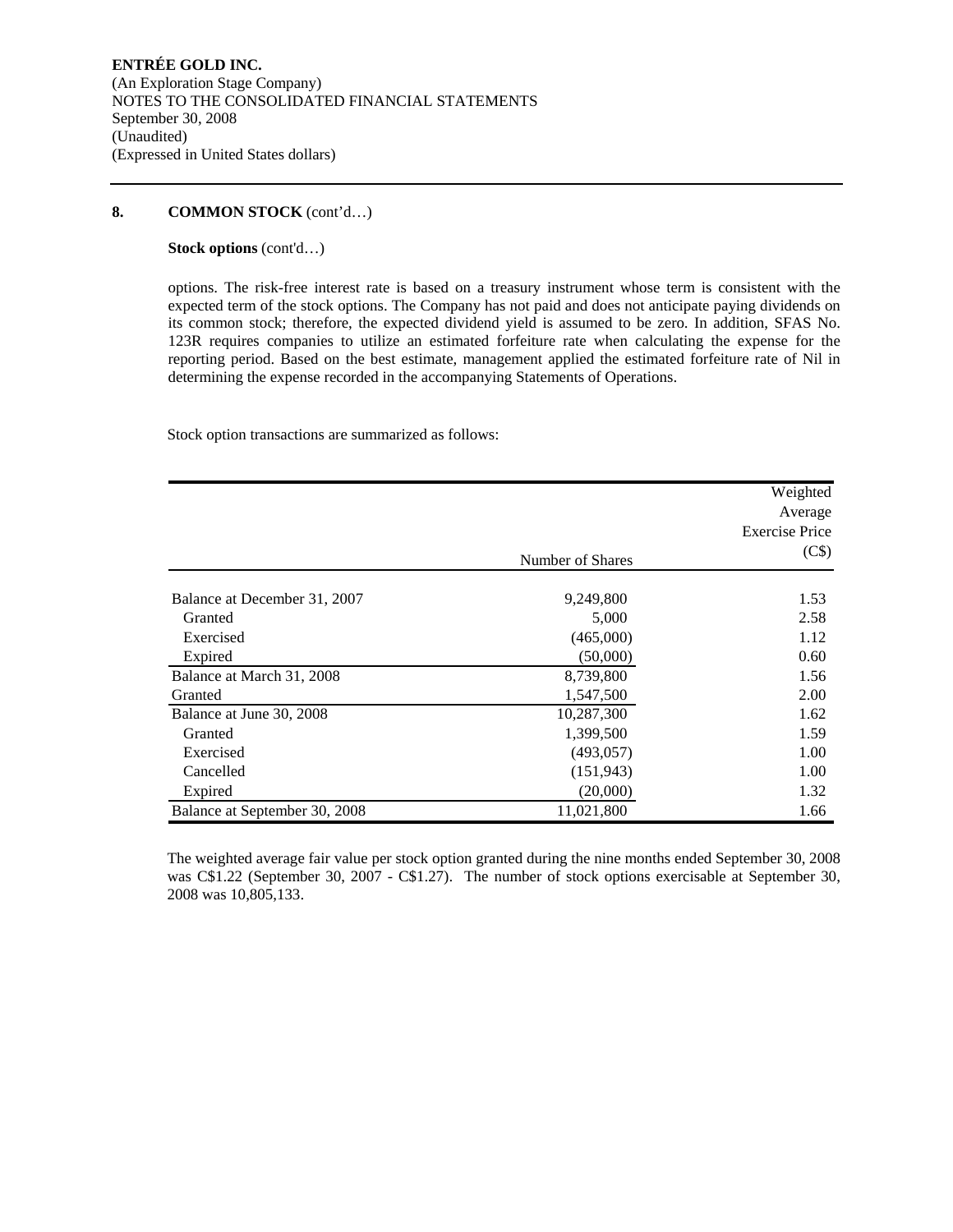### **8. COMMON STOCK** (cont'd…)

# **Stock options** (cont'd…)

At September 30, 2008, the following stock options were outstanding:

|               | Exercise | Aggregate                    |                    | Number of   | Aggregate              |
|---------------|----------|------------------------------|--------------------|-------------|------------------------|
| Number of     | Price    | Intrinsic                    |                    | Options     | <b>Intrinsic Value</b> |
| <b>Shares</b> | (C\$)    | Value (C\$)                  | <b>Expiry Date</b> | Exercisable | (C\$)                  |
|               |          |                              |                    |             |                        |
| 175,000       | 2.32     | \$                           | November 13, 2008  | 175,000     | $\mathbb{S}$           |
| 530,000       | 1.24     | 100,700                      | February 11, 2009  | 530,000     | 100,700                |
| 30,000        | 2.57     |                              | August 24, 2009    | 30,000      |                        |
| 100,000       | 3.10     | $\overline{a}$               | November 1, 2009   | 50,000      |                        |
| 1,385,000     | 1.15     | 387,800                      | November 12, 2009  | 1,385,000   | 387,800                |
| 600,000       | 1.25     | 108,000                      | December 17, 2009  | 600,000     | 108,000                |
| 400,000       | 1.28     | 60,000                       | January 7, 2010    | 400,000     | 60,000                 |
| 75,000        | 1.19     | 18,000                       | March 3, 2010      | 75,000      | 18,000                 |
| 20,000        | 2.00     |                              | April 3, 2010      | 20,000      |                        |
| 63,000        | 1.48     | $\qquad \qquad \blacksquare$ | May 24, 2010       | 63,000      |                        |
| 2,180,000     | 1.75     | $\overline{a}$               | June 9, 2010       | 2,180,000   |                        |
| 25,000        | 1.66     | $\qquad \qquad \blacksquare$ | August 25, 2010    | 25,000      |                        |
| 20,000        | 1.85     | $\qquad \qquad \blacksquare$ | September 28, 2010 | 20,000      |                        |
| 125,000       | 1.80     | $\qquad \qquad \blacksquare$ | January 23, 2011   | 125,000     |                        |
| 100,000       | 2.20     | $\blacksquare$               | February 8, 2011   | 100,000     |                        |
| 20,000        | 2.34     |                              | March 28, 2011     | 20,000      |                        |
| 949,300       | 1.32     | 104,423                      | July 10, 2011      | 949,300     | 104,423                |
| 10,000        | 1.77     | $\overline{a}$               | December 11, 2011  | 10,000      |                        |
| 50,000        | 1.77     | $\frac{1}{2}$                | January 22, 2012   | 50,000      |                        |
| 228,000       | 2.16     | $\blacksquare$               | April 5, 2012      | 228,000     |                        |
| 500,000       | 2.06     | $\qquad \qquad \blacksquare$ | May 16, 2012       | 333,333     |                        |
| 504,500       | 2.30     | $\blacksquare$               | May 31, 2012       | 504,500     |                        |
| 5,000         | 2.58     |                              | January 9, 2013    | 5,000       |                        |
| 1,515,000     | 2.00     | $\qquad \qquad \blacksquare$ | April 3, 2013      | 1,515,000   |                        |
| 12,500        | 1.55     | $\blacksquare$               | May 21, 2013       | 12,500      |                        |
| 125,000       | 2.02     | $\qquad \qquad \blacksquare$ | July 17, 2013      | 125,000     |                        |
| 1,274,500     | 1.55     |                              | September 17, 2013 | 1,274,500   |                        |
| 11,021,800    |          | \$<br>778,923                |                    | 10,805,133  | \$<br>778,923          |
|               |          |                              |                    |             |                        |

The aggregate intrinsic value in the preceding table represents the total intrinsic value, based on the Company's closing stock price of C\$1.43 per share as of September 30, 2008, which would have been received by the option holders had all options holders exercised their options as of that date. The total number of in-the-money options vested and exercisable as of September 30, 2008 was 3,939,300 and the weighted average exercise price was \$1.23. The total intrinsic value of options exercised during the nine months ended September 30, 2008 was \$1,062,400.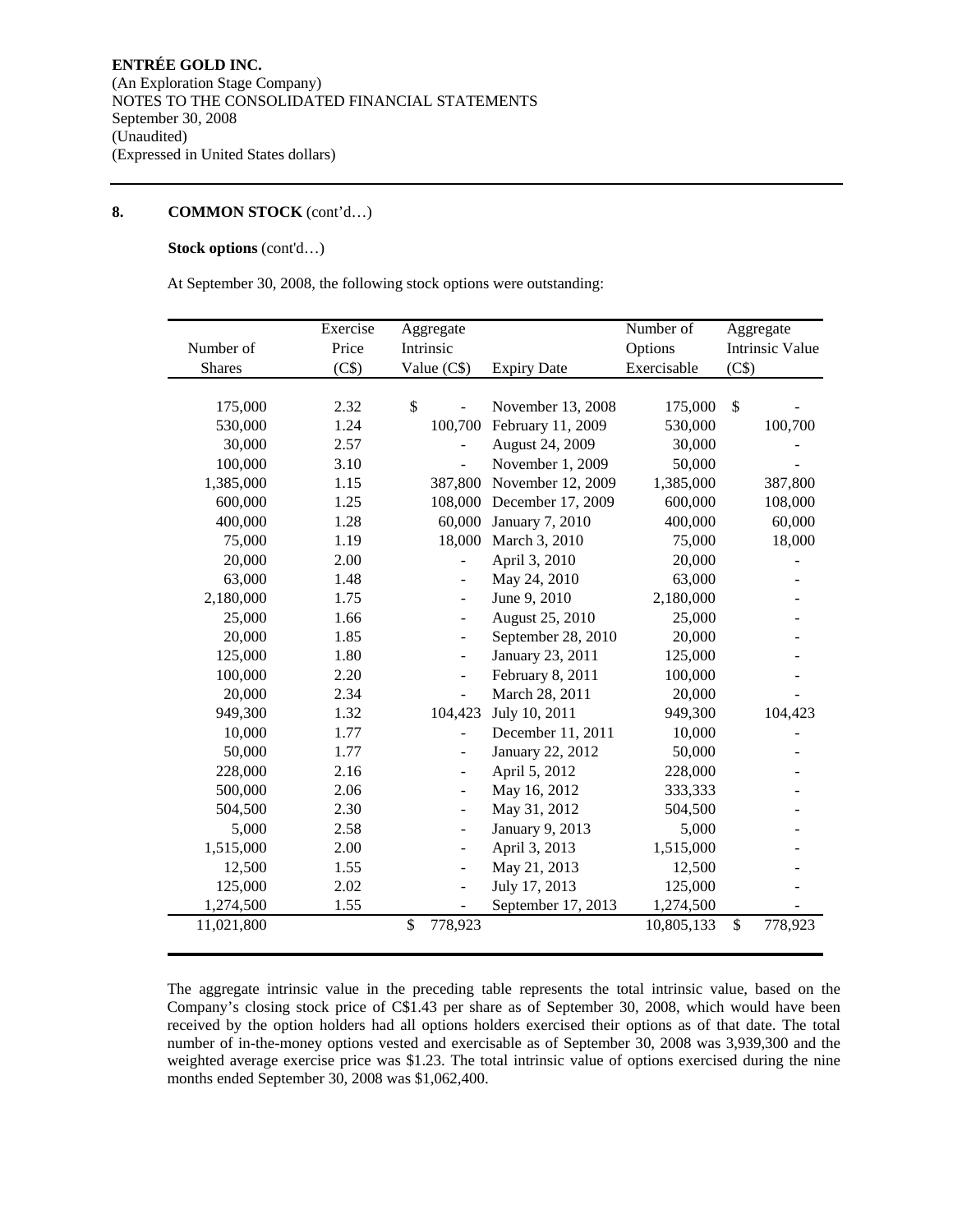### **8. COMMON STOCK** (cont'd…)

## **Stock options** (cont'd…)

The following table summarizes information regarding the non-vested stock purchase options outstanding as of September 30, 2008.

|                                                                                                                                    | Number of Grant-Date<br>Options  | Weight<br>Average<br>Fair Value             |
|------------------------------------------------------------------------------------------------------------------------------------|----------------------------------|---------------------------------------------|
| Non-vested options at December 31, 2007<br>Granted<br>Vested<br>Cancellation/forfeited<br>Non-vested options at September 30, 2008 | 433,333<br>(216, 666)<br>216,667 | 1.43<br>-S<br>-<br>1.43<br>1.43<br><b>S</b> |

### **Stock-based compensation**

The fair value of stock options granted during the nine months ended September 30, 2008 was \$3,532,013 (September 30, 2007 - \$1,911,925) which is being recognized over the options vesting periods. The stockbased compensation recognized during the nine months ended September 30, 2008 was \$3,639,221 (September 30, 2007 – \$1,911,925) which has been recorded in the consolidated statements of operations as follows with corresponding additional paid-in capital recorded in stockholders' equity:

|                            | Three Months<br>Ended<br>September 30,<br>2008 | Three Months<br>Ended<br>2007 | Nine Months<br>Ended<br>September 30, September 30,<br>2008 | Nine Months<br>Ended<br>September 30,<br>2007 | Cumulative to<br>September 31,<br>2008 |
|----------------------------|------------------------------------------------|-------------------------------|-------------------------------------------------------------|-----------------------------------------------|----------------------------------------|
|                            |                                                |                               |                                                             |                                               |                                        |
| Consulting fees            | \$<br>$(33,894)$ \$                            |                               | \$                                                          | \$<br>434,440                                 | \$<br>1,794,562                        |
| Legal                      |                                                |                               |                                                             | 37.175                                        | 287.931                                |
| Management fees            | 1,105,563                                      |                               | 2,577,783                                                   | 903.288                                       | 6.064.715                              |
| Mineral property interests | 397,936                                        |                               | 850.239                                                     | 175,678                                       | 2,569,071                              |
| Office and administration  | (22, 276)                                      |                               | 162,960                                                     | 353,909                                       | 1,917,401                              |
| Stockholder communications |                                                |                               |                                                             |                                               |                                        |
| and investor relations     | 25,203                                         |                               | 48,239                                                      | 7,435                                         | 806,383                                |
|                            | 1,472,532                                      |                               | 3,639,221                                                   | 1,911,925                                     | 13,440,062                             |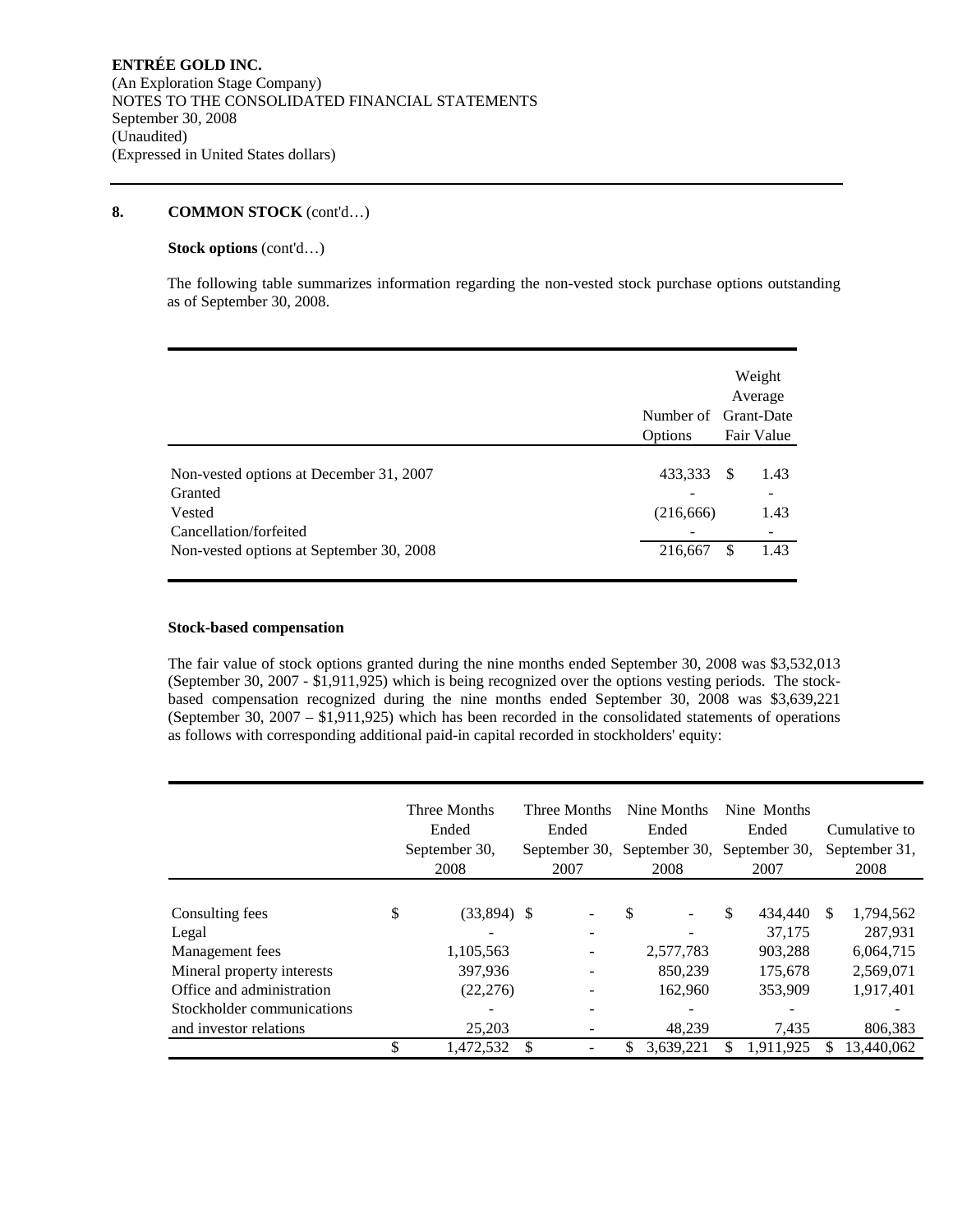### **8. COMMON STOCK** (cont'd …)

### **Stock-based compensation** (cont'd …)

The following weighted-average assumptions were used for the Black-Scholes valuation of stock options granted:

|                                  | Nine Months<br>Ended<br>September 30,<br>2008 | Nine Months<br>Ended<br>September 30,<br>2007 |
|----------------------------------|-----------------------------------------------|-----------------------------------------------|
| Risk-free interest rate          | 2.93%                                         | 4.33%                                         |
| Expected life of options (years) | 5.00                                          | 5.00                                          |
| Annualized volatility            | 84.23%                                        | 79.00%                                        |
| Dividend rate                    | $0.00\%$                                      | $0.00\%$                                      |

### **9. RELATED PARTY TRANSACTIONS**

The Company entered into the following transactions with related parties during the period ended September 30, 2008:

a) Paid or accrued management fees of \$38,767 (September 30, 2007 - \$39,846) to directors and officers of the Company.

These transactions were in the normal course of operations and were measured at the exchange amount which represented the amount of consideration established and agreed to by the related parties.

# **10. SEGMENT INFORMATION**

The Company operates in one business segment being the exploration of mineral property interests.

Geographic information is as follows:

|                     | September 30, December 31,<br>2008 | 2007         |
|---------------------|------------------------------------|--------------|
| Identifiable assets |                                    |              |
| Canada              | \$59,883,738                       | \$71,456,338 |
|                     | 561,750                            | 575,513      |
| Mongolia            |                                    |              |
| <b>USA</b>          | 402,553                            | 39,732       |
| China               |                                    |              |
|                     | \$60,848,041                       | \$72,071,583 |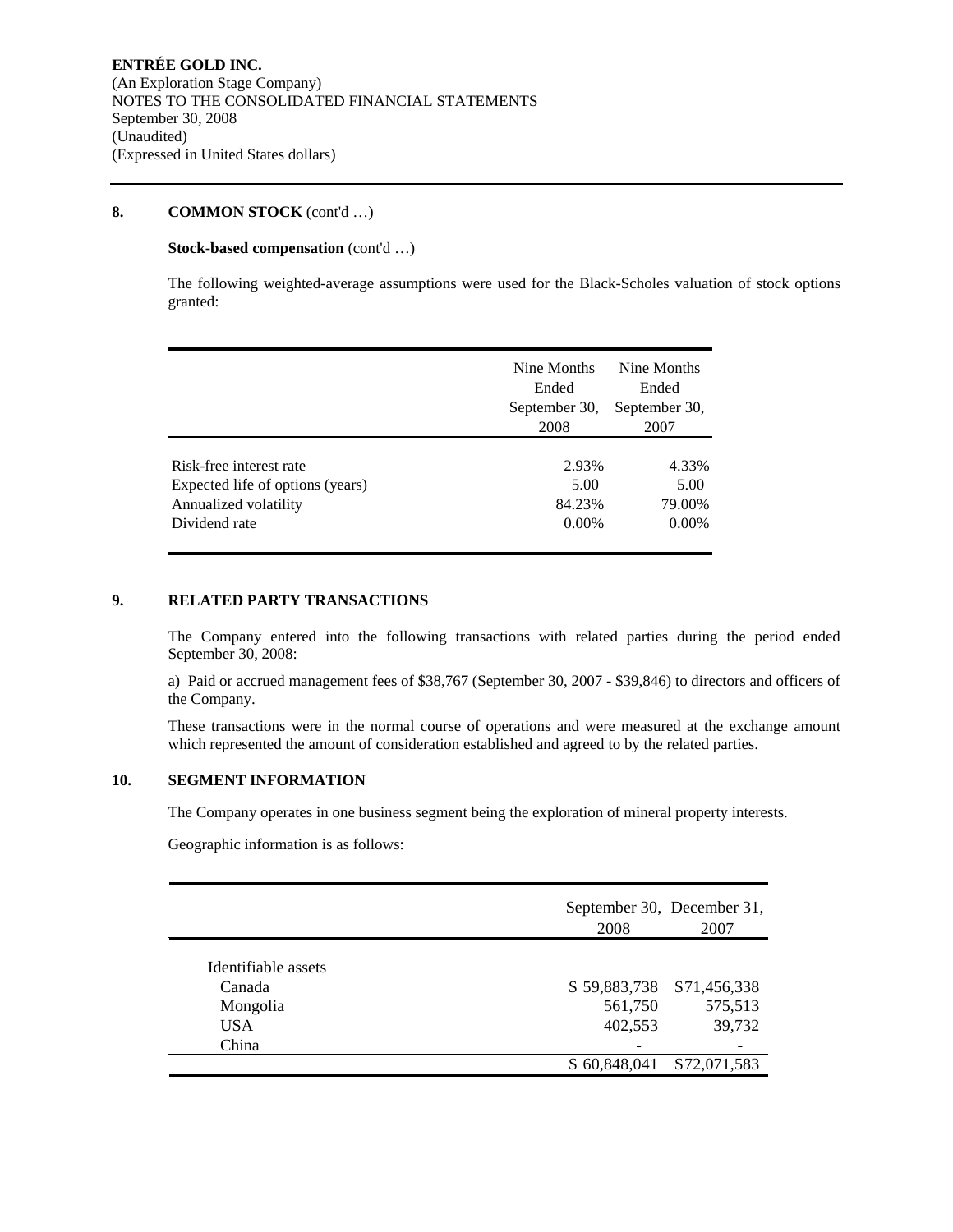|                   |                    | Three Months Three Months Nine Months                   |                                            | Nine Months    |
|-------------------|--------------------|---------------------------------------------------------|--------------------------------------------|----------------|
|                   | Ended              | Ended                                                   | Ended                                      | Ended          |
|                   |                    | September 30, September 30, September 30, September 30, |                                            |                |
|                   | 2008               | 2007                                                    | 2008                                       | 2007           |
| Loss for the year |                    |                                                         |                                            |                |
| Canada            | $$ (3,037,455)$ \; | (907, 596)                                              | (5,865,345)<br>S.                          | \$ (3,912,010) |
| Mongolia          | (2,055,291)        | (1,933,011)                                             | (3,587,988)                                | (4,584,057)    |
| <b>USA</b>        | (599, 518)         | (308, 327)                                              | (1,968,676)                                | (1,087,671)    |
| China             | (274, 529)         |                                                         | (613, 521)                                 |                |
|                   | \$ (5,966,793)     |                                                         | $(3,148,934)$ $(12,035,530)$ $(9,583,738)$ |                |

# **10. SEGMENT INFORMATION** (cont'd ...)

### **11. FINANCIAL INSTRUMENTS**

The Company's financial instruments consist of cash and cash equivalents, receivables, investments and accounts payable and accrued liabilities. Unless otherwise noted, it is management's opinion that the Company is not exposed to significant interest or credit risks arising from these financial instruments. The fair value of these financial instruments approximates their carrying values, unless otherwise noted.

The Company is exposed to currency risk by incurring certain expenditures in currencies other than the Canadian dollar. The Company does not use derivative instruments to reduce this currency risk.

### **12. SUPPLEMENTAL DISCLOSURE WITH RESPECT TO CASH FLOWS**

The significant non-cash transaction for the nine months ended September 30, 2008 consisted of the February 2008 issuance of 10,000 common shares in payment of mineral property interests in the amount of \$20,066 and the August 2008 issuance of 20,000 common shares in payment of mineral property interests in the amount of \$40,875 (Note 8).

Cash and cash equivalents consisted of cash of \$1,458,799 (December 31, 2007 - \$9,240,513) and shortterm investments of \$56,317,866 (December 31, 2007 - \$57,865,600).

### **13. COMMITMENTS**

The Company is committed to make lease payments for the rental of office space as follows:

| 2008 | 35,105  |
|------|---------|
| 2009 | 84.299  |
| 2010 | 85,345  |
| 2011 | 35.560  |
|      | 240,309 |